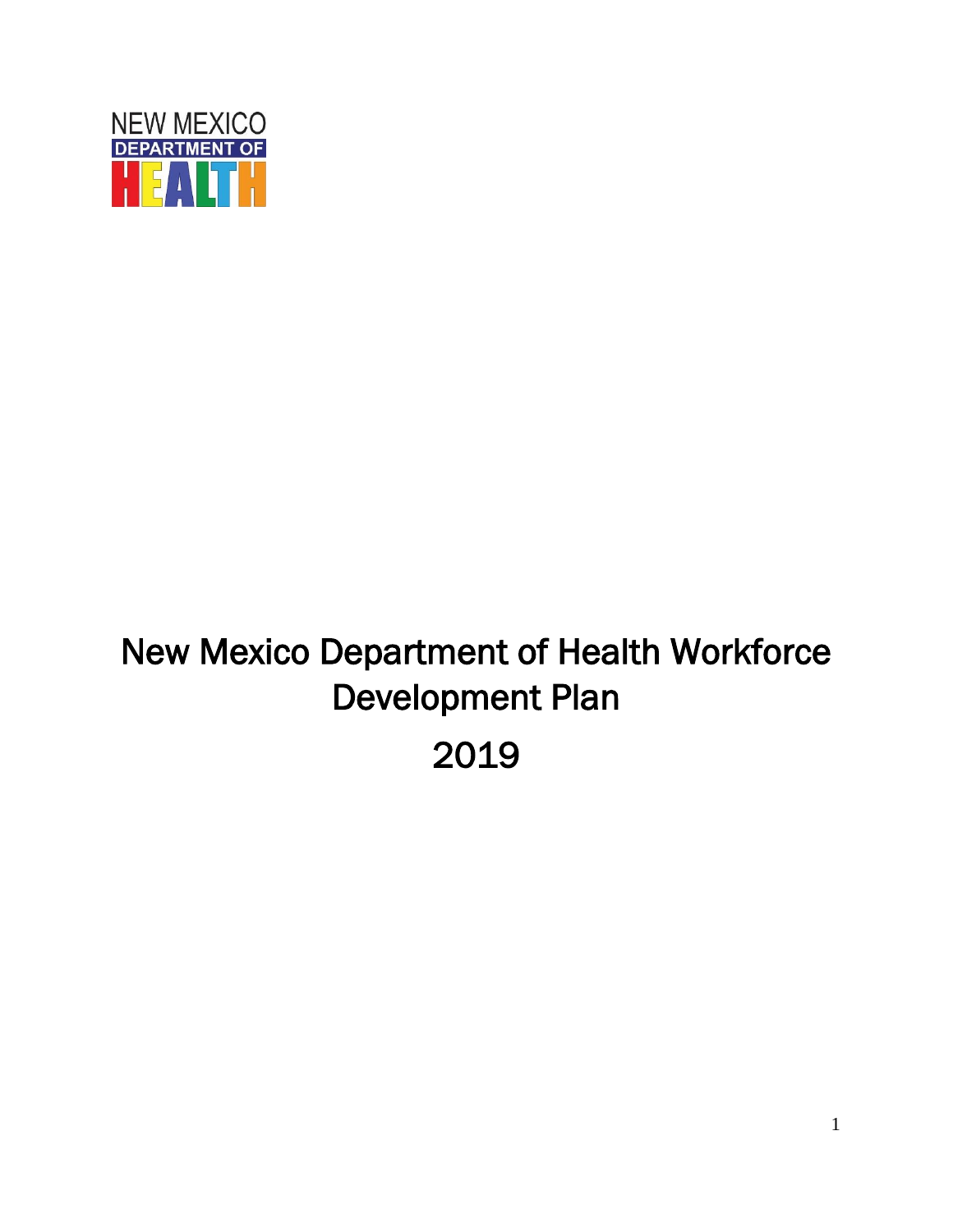

This plan has been reviewed and approved by the following:

Mintang

Dawn Hunter, Director, Office of Policy and Accountability

lа

Date

nduño

Audrey Garduño, Workforce Development Coordinator

 $42 - 2019$ 

Date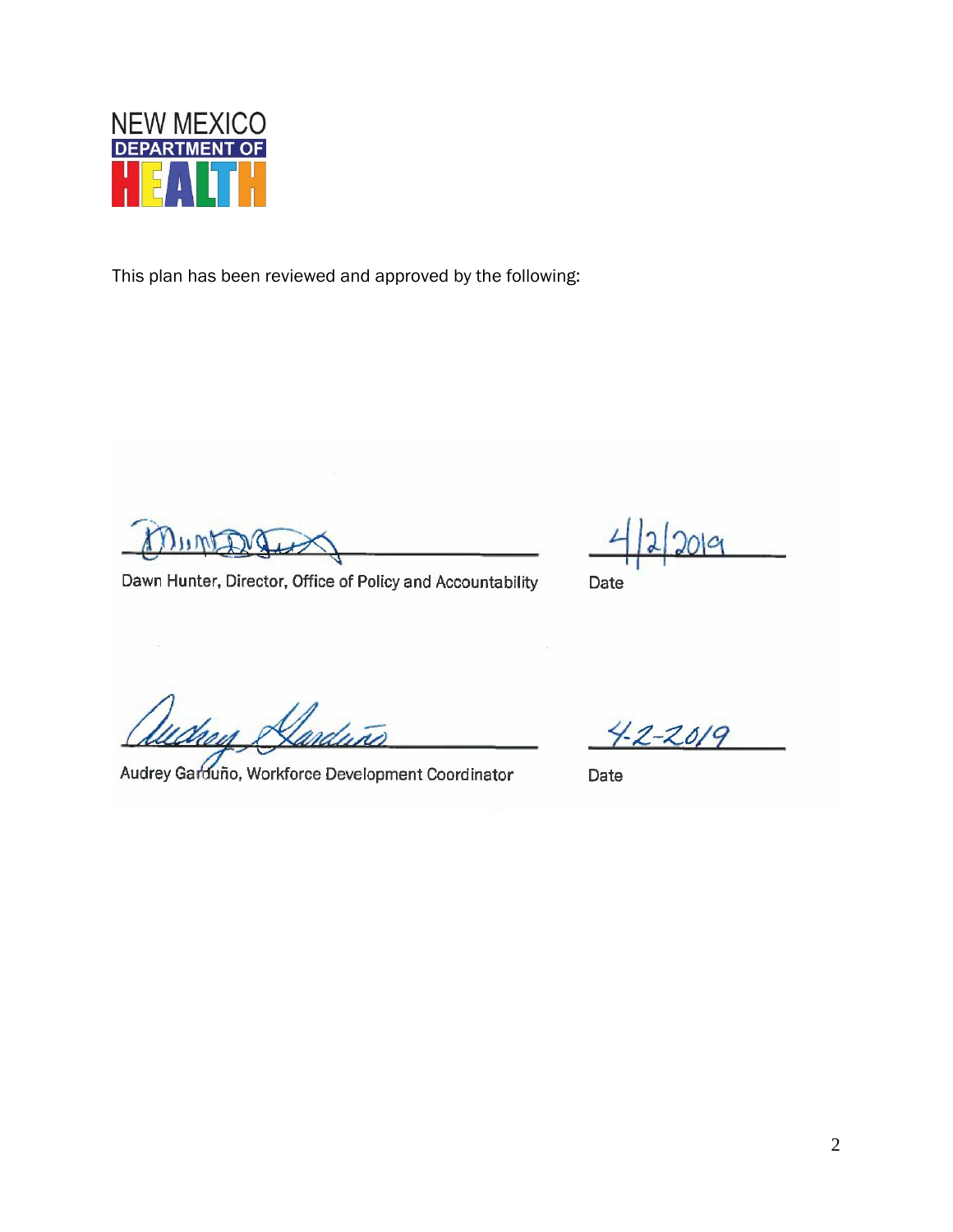### Workforce Development Plan (WDP)

### Table of Contents

This plan serves as the foundation of the New Mexico Department of Health's ongoing commitment to the training and development of its workforce. The purpose of this plan is to address the Department's current and future workforce development needs. This plan should be read in conjunction with the New Mexico Department of Health (NMDOH) Strategic Plan, as the Strategic Plan defines the NMDOH strategic priorities, one of which is: *An engaged, empowered, and high-performing workforce that supports health status improvement.*

This plan contains the following:

| Topic                                            | See Page |
|--------------------------------------------------|----------|
| Introduction                                     |          |
| <b>Workforce Profile</b>                         | 6        |
| <b>Competencies &amp; Education Requirements</b> |          |
| <b>Training Needs</b>                            |          |
| <b>Workforce Development Goals</b>               | 14       |
| Implementation & Monitoring                      | 16       |
| Appendices                                       |          |

For questions about this plan, contact:

Name : Audrey Garduño Program: Office of Policy & Accountability. Designation: Workforce Development Coordinator Email: Audrey.Garduno@state.nm.us Phone: 505-827-1073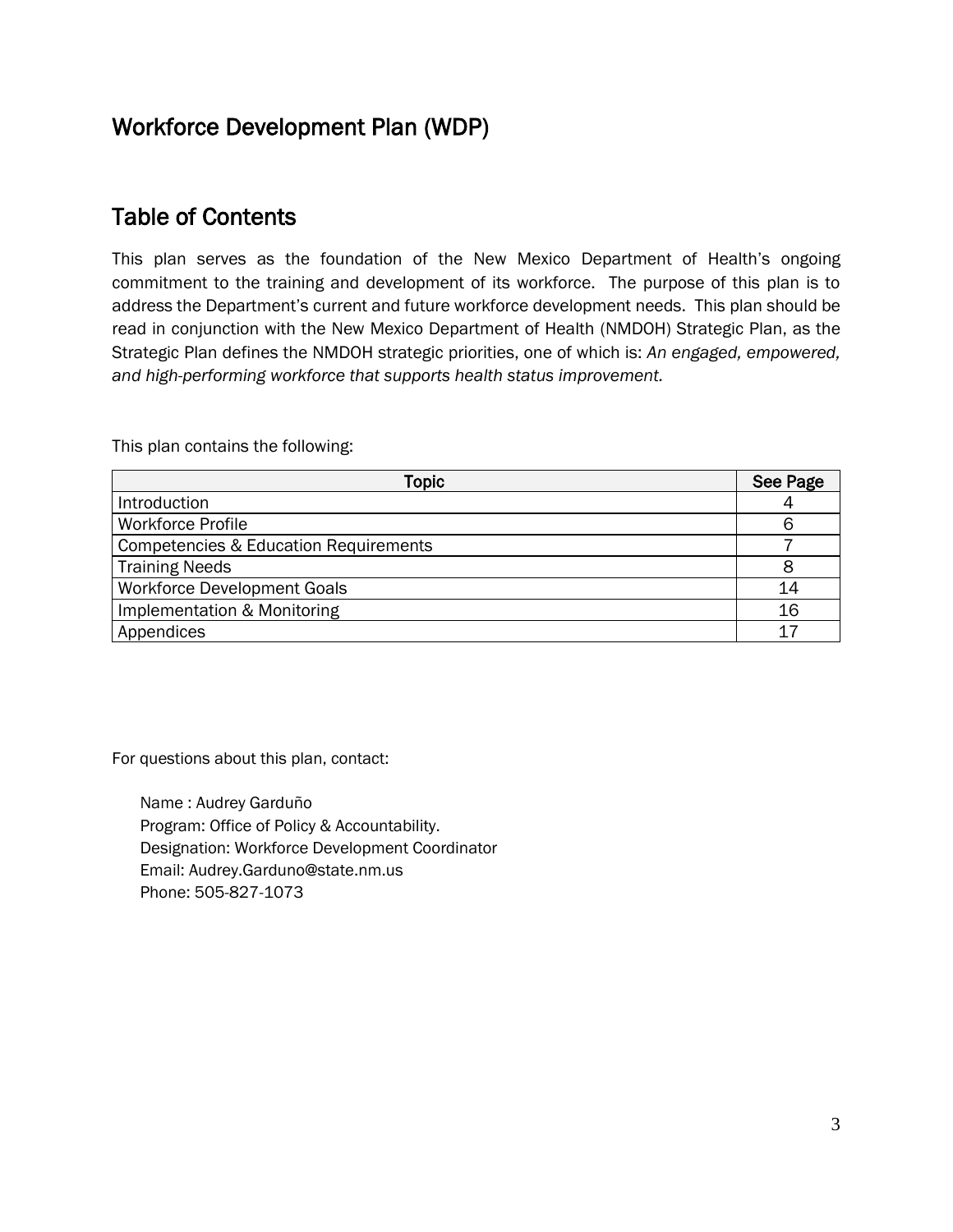### Introduction

#### *Introduction to The New Mexico Department of Health (NMDOH)*

The public health system in New Mexico is unique and diversified. NMDOH is a centralized public health system in 33 counties, including 23 federally recognized tribes, pueblos, and nations within New Mexico, serving clients through four regional public health offices and 52 local public health offices. Our six NMDOH facilities provide safety net services for people who require long term care, rehabilitation, and behavioral health treatment. We work closely with providers to support people with developmental disabilities and their families. We are also responsible for the effective and timely response to public health emergencies and to ensure that a variety of health care facilities provide high quality, safe care to people in need.

NMDOH consists of eight program areas:

- *Public Health*
- *Epidemiology and Response*
- *Scientific Laboratory*
- *Office of Facilities Management*
- *Developmental Disabilities Support*
- *Division of Health Improvement*
- *Medical Cannabis*
- *Administration*

The Office of Facilities Management oversees six 24-7 facilities throughout the state that provide long-term, rehabilitative, behavioral health and drug treatment programs:

- *New Mexico Behavioral Health Institute*
- *Fort Bayard Medical Center*
- *New Mexico Rehabilitation Center*
- *Turquoise Lodge Hospital*
- *Sequoyah Adolescent Center*
- *Los Lunas Community Program*

NMDOH Mission, Vision, Values, Strategic Priorities, and Guiding Principles for Fiscal Years 2017 – 2019 can be found in the Strategic Plan at: <https://nmhealth.org/publication/view/plan/2229/>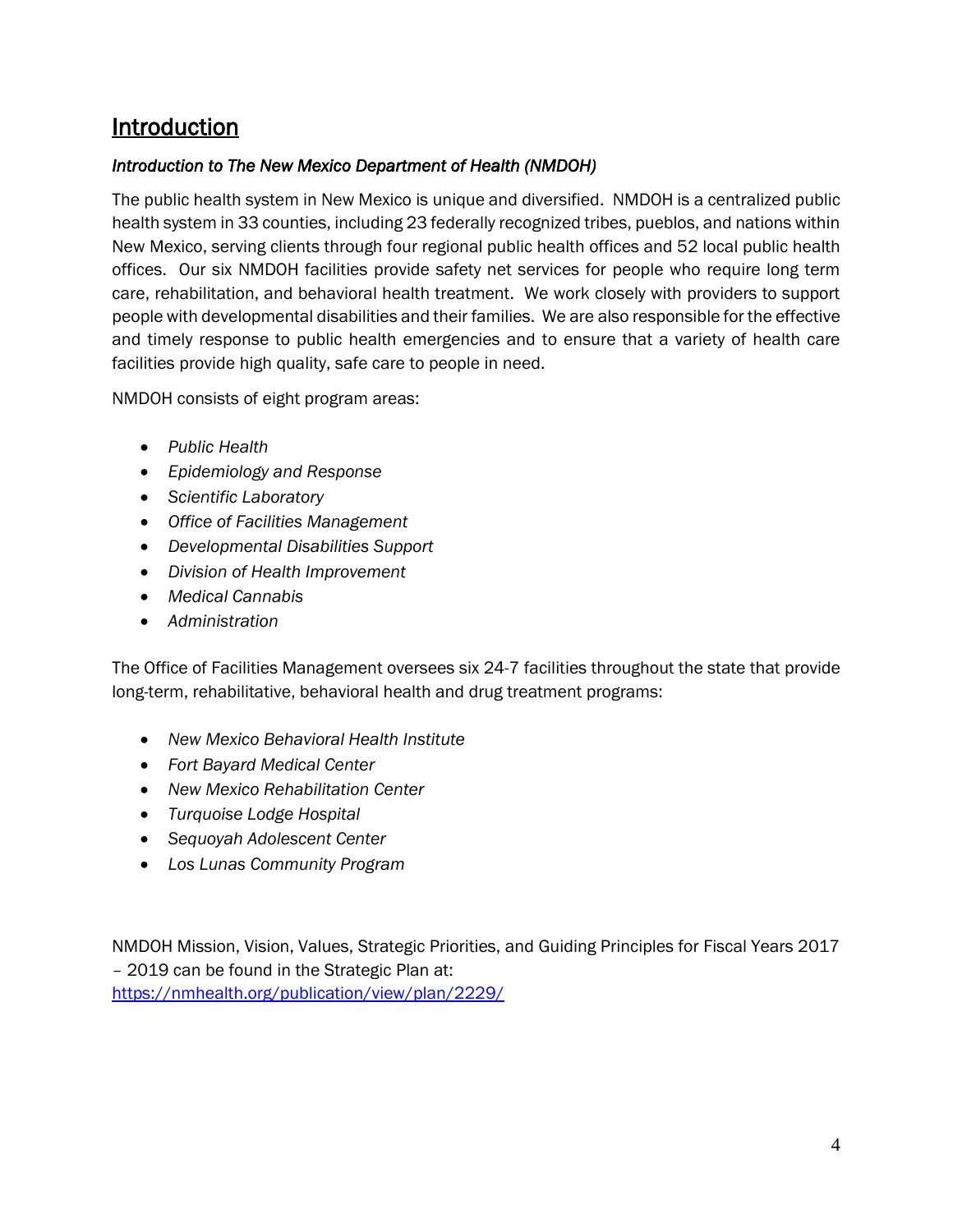#### *Links to other agency plans*

The Workforce Development plan is linked to the following plans:

- NMDOH's Strategic Plan (SP)
- Quality Improvement and Performance Management Development Plan (QIPMDP)

#### *Strategic Planning Roadmap*

Below is a diagram of how the State Health Assessment Plan (SHA), The State Health Improvement Plan (SHIP), and the Strategic Plan (SP) are linked in the Performance Management System (PMS) to form a roadmap of information flow and activities that creates the Strategic Planning Roadmap (SPR). The end goal of the Department's planning efforts is to achieve health equity in New Mexico. The Workforce Development Plan will play a key role in achieving strategic priorities, and determining workforce development activities, that will be executed throughout the SPR.

#### NMDOH Strategic Planning Roadmap (SPR)

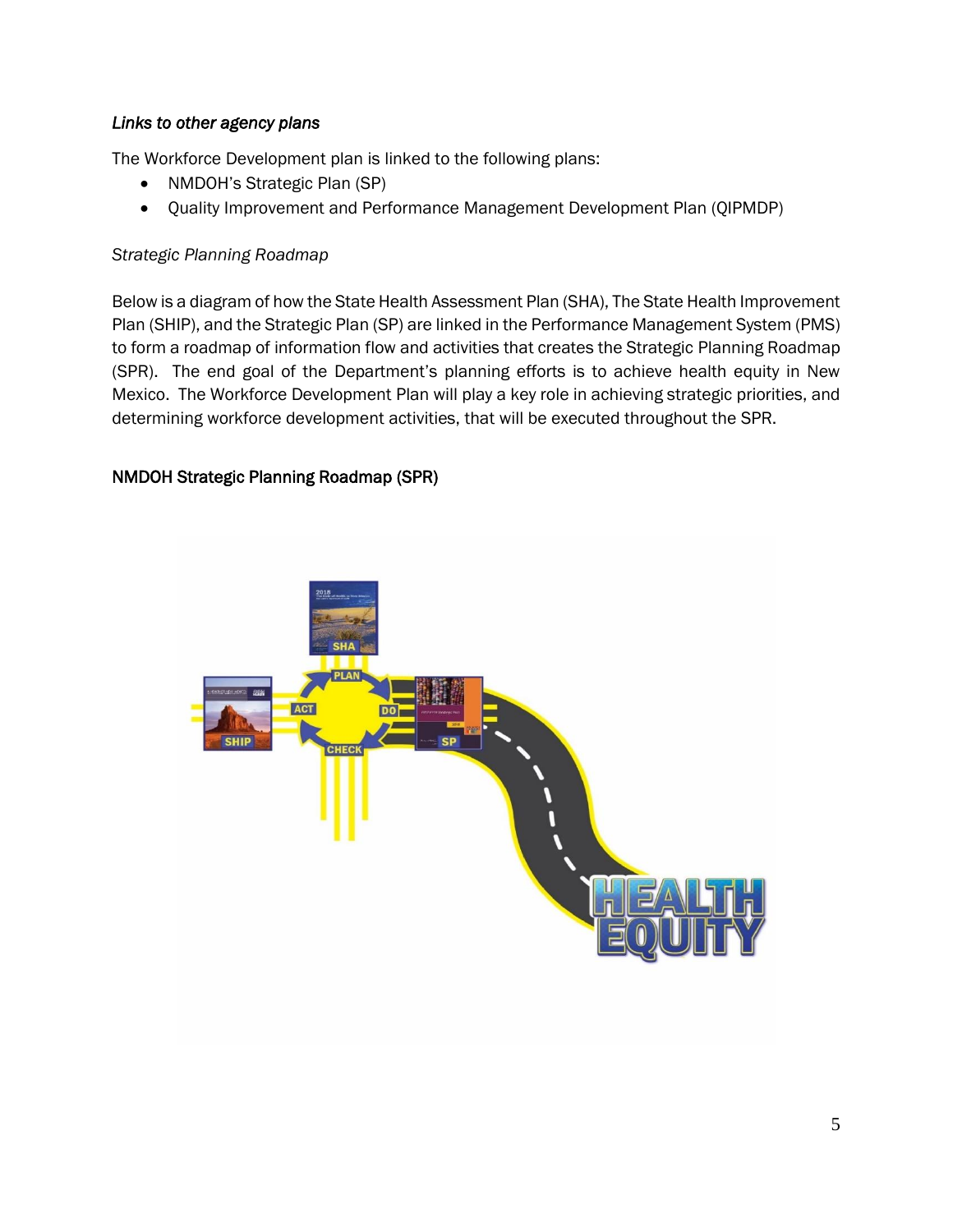### Workforce Profile

#### *Current Workforce Demographics*

See appendix A for summary of the demographics of our current workforce.

#### *Future Workforce*

One of NMDOH's strategic priorities is to have an engaged, empowered, and high-performing workforce that supports health status improvement. Primary areas of focus regarding this strategic priority are recruiting, developing, recognizing and retaining employees, as well as employee engagement.

In order to determine the future NMDOH workforce needs, this plan utilizes information from multiple assessments and surveys including;

- The NMDOH Employee Engagement Survey (EES) (2016)
- The NMDOH Cultural and Linguistic Competence Assessment (CLCA) (2017)
- The PH Wins Survey conducted by the Association of State and Territorial Health Officials (ASTHO) and the deBeaumont Foundation (PH WINS) (2017)

From these assessment tools, the following points of interest are noted:

#### Workforce Development Strengths

- 95% of employees felt that the work they do is important. PH WINS
- 94% of employees are willing to put in the extra effort to get the job done when needed. EES
- 82% of employees feel completely involved in their work. PH WINS
- 81% agreed that they know how their work relates to the agency's goals and priorities. EES
- 81% of employees feel that their supervisor treats them with respect. EES
- 79% of employees are somewhat or very satisfied with their job. PH WINS
- 76% felt that their work gives them a sense of accomplishment. EES
- 75% of staff agreed that their program recruits and promotes staff that reflect the cultural diversity of the community. CLCA
- 60% of respondents stated that NMDOH leadership makes health literacy essential to its mission, structure, and operations. CLCA
- 53% felt that staff at all levels receive training in culturally and linguistically appropriate service delivery. CLCA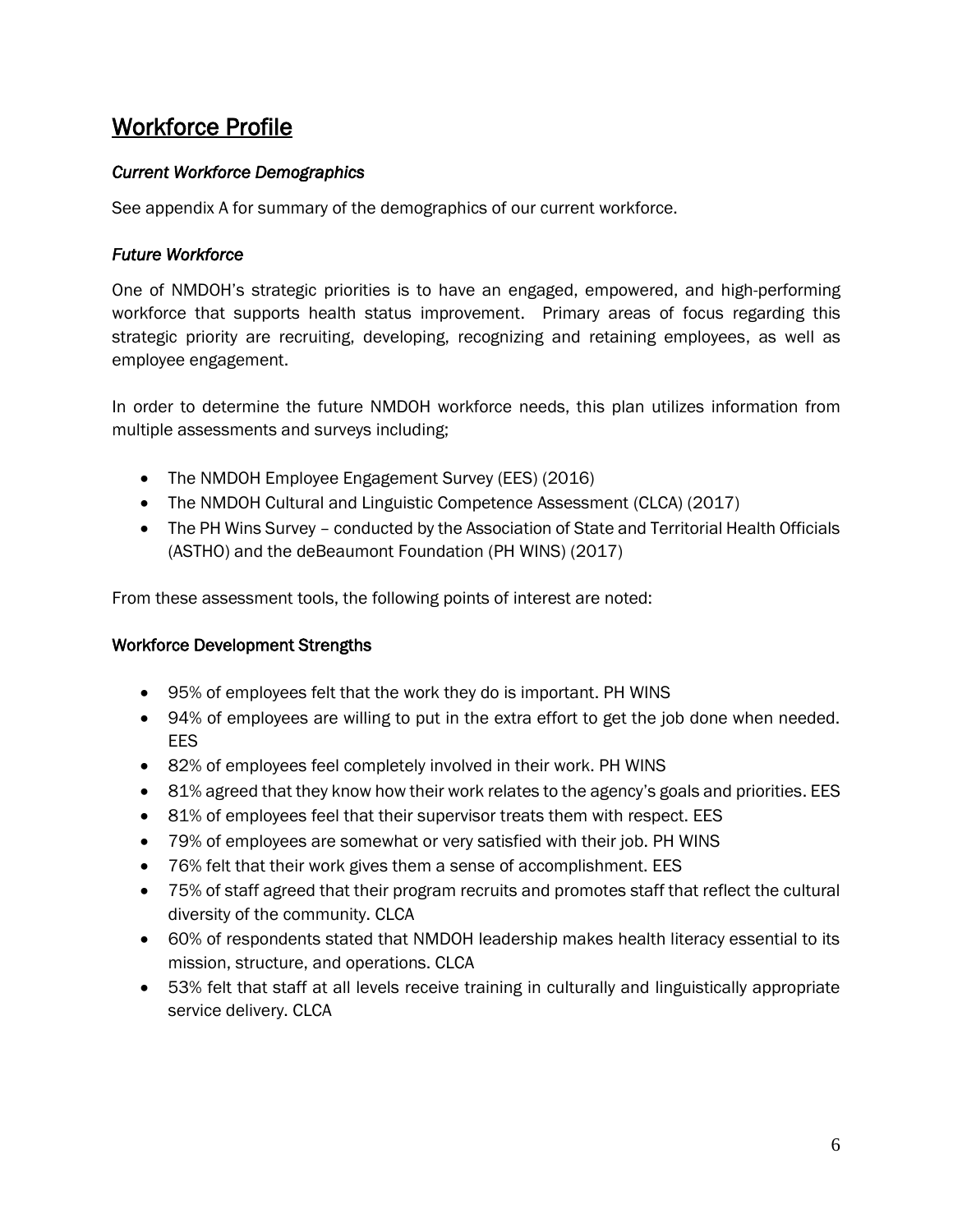#### Workforce Development Opportunities

- The average age of our current workforce is 49 years of age, with 51% of our workers over the age of 50. PH WINS
- 29% of our workforce is considering retiring within the next 5 years and 33% of the workforce is considering leaving within the next year for reasons other than retirement. This represents a potentially significant workforce turnover within the next 5 years with the greatest portion of that happening within the next year. PH WINS
- Only 35% of employees feel that they have the resources necessary to get their job done. EES
- Only 37% of employees agreed that creativity and innovation are rewarded in the organization. PH WINS
- 43% agreed that communication between senior leadership and employees is good in the organization. PH WINS
- Only 43% report being satisfied with the recognition they receive for doing a good job. EES
- 48% of employees agreed that they have sufficient training to fully utilize the technology needed for their work. PH WINS
- 98% of respondents reported coming into contact with Spanish speakers at work and 45% responded coming into contact with Navajo speakers, and yet 43% of employees reported not being aware of the process for requesting translation services. CLCA

From the EES (2016) and the PH WINS (2017) surveys, there are several factors that may influence retention of current NMDOH employees. This workforce development plan contains goals to recruit well-qualified employees, as well as engaging and retaining our current and future workforce.

### Competencies & Education Requirements

#### *Core Competencies for Agency*

NMDOH has previously considered adopting The Core Competencies for Public Health Professionals (Core Competencies), developed by the Council on Linkages. This plan acknowledges those competencies and they are to be considered in conjunction with the unique structure of NMDOH. To this end this plan includes additional competencies more closely related to our unique work. These competencies were identified through required core training needs as well as the surveys mentioned previously in this plan. These competencies are as follows: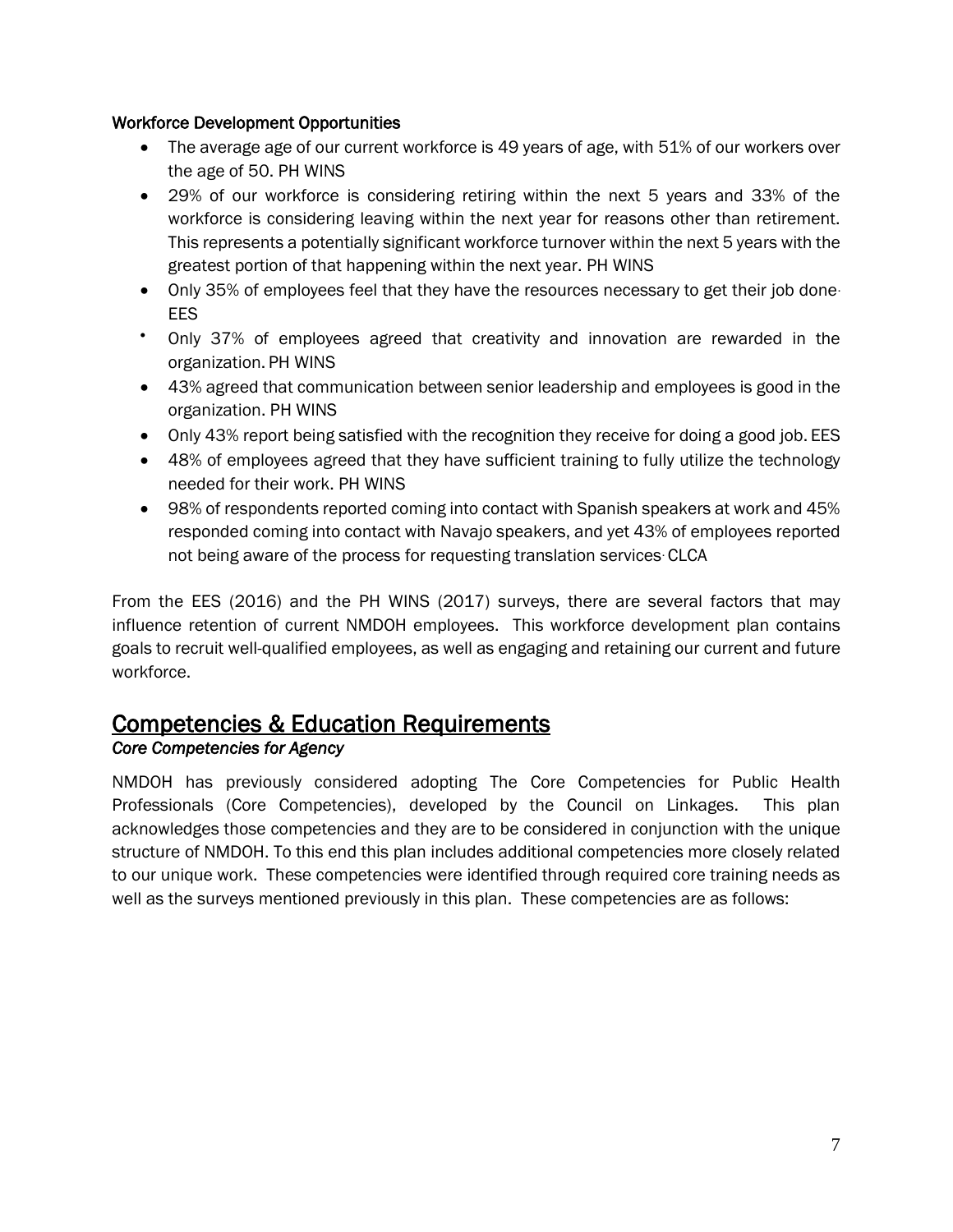- *Health Equity*
- *Quality Improvement*
- *Performance Management*
- *Emergency Management*
- *Health Information Privacy Awareness*
- *Workplace Safety*

Training programs to address the core competencies identified by NMDOH, through required core training needs (including required licenses and certifications), surveys, and our strategic plan, are addressed in the section below, and are listed in Appendix B & C.

### **Training Needs**

#### *Assessment of the Future Workforce Competency Needs*

This section provides an overview of our assessment of the NMDOH current collective capacity and knowledge against our adopted competencies, as well as identifying training needs at NMDOH to address competency and capacity gaps. This section also includes a description of the barriers to the closing these gaps.

#### *Assessment of Core Competency-based Training Needs*

NMDOH participated in the PH WINS survey in 2017. The results of the PH WINS Survey were broken out into three different sections depending on supervisory level. The top training needs, by employee type, identified by the PH Wins Survey were as follows, with a graph illustrating these needs in Appendix D.

#### Training Needs of Non-Supervisory Employees

- Describe how public health funding mechanisms support agency programs and services
- Describe the value of an agency business plan
- Describe the value of community strategic planning that results in a community health assessment or community health improvement plan
- Describe the influence of internal changes on organizational practices
- Participate in quality improvement processes for agency programs and services
- Assess the external drivers in your environment that may influence your work
- Engage community assets and resources to improve health in a community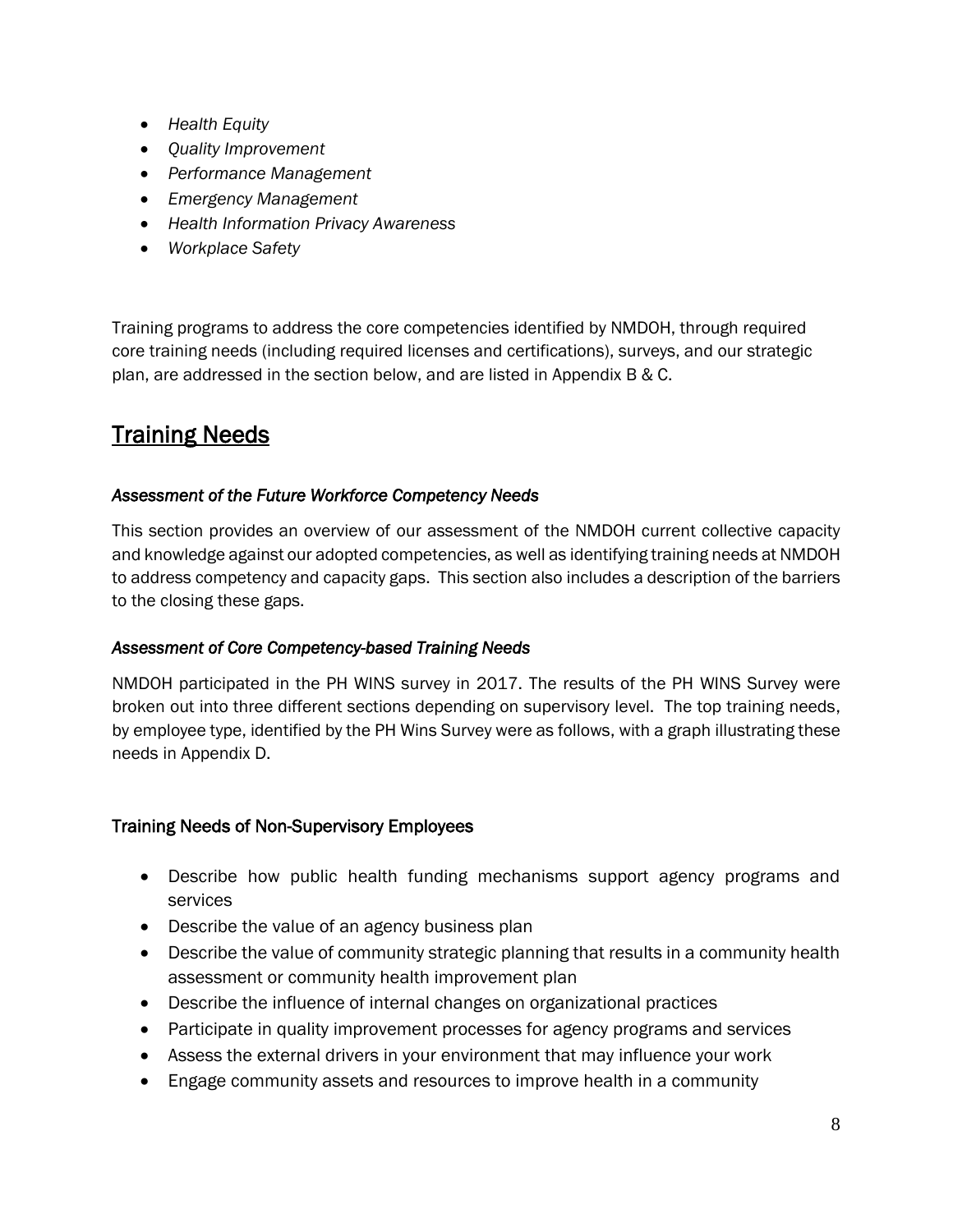• Describe the importance of engaging community members in the design and implementation of programs to improve health in a community

#### Training Needs of Supervisory and Managerial Employees

- Implement an organizational strategic plan
- Implement a business plan for agency programs and services
- Integrate current and projected trends into strategic planning for programs and services
- Build cross-sector partnerships to address social determinants of health
- Engage in collaborations within the public health system, including traditional and nontraditional partners, to improve the health of a community
- Assess how agency policies, programs, and services advance population health
- Apply findings from a community health assessment or community health improvement to agency programs and services
- Engage community members in the design and implementation of programs to improve health in a community
- Modify programmatic practices in consideration of internal and external changes
- Identify and engage assets and resources that can be used to improve health in a community
- Assess the drivers in your environment that may influence public health programs and services

#### Training Needs of Executives:

- Design a business plan for the agency
- Build collaborations within the public health system among traditional and non-traditional partners to improve the health of a community
- Ensure community member engagement in the design and implementation of programs to improve health in a community
- Use financial analysis methods in making decisions about programs and services across the agency
- Leverage funding mechanisms and procedures to develop sustainable funding models for the agency

In addition to these training needs identified in the PH WINS Survey, the survey also identified a need for "training in the technology used by employees in their work". The lack of this type of training has a negative effect on employee engagement.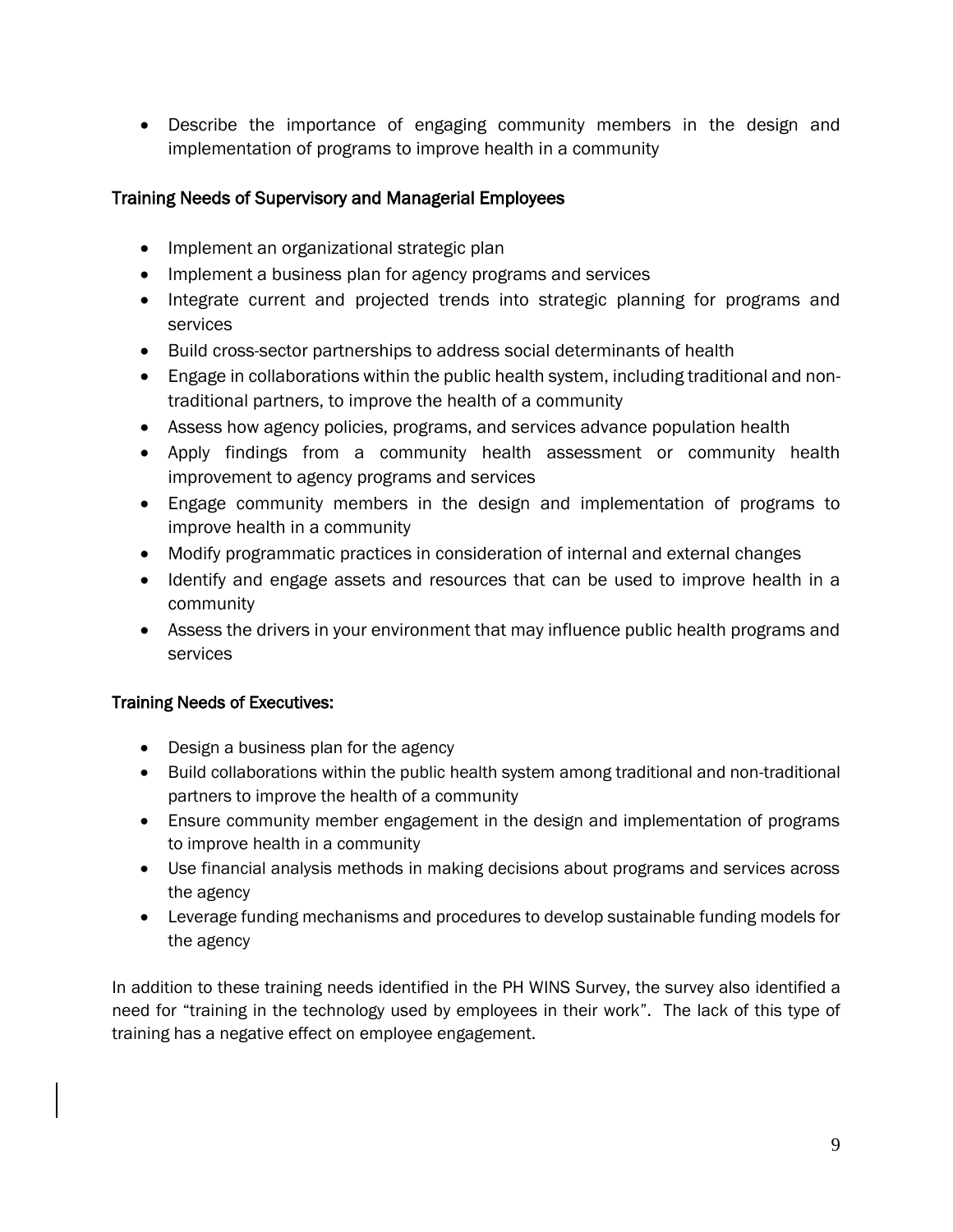#### *Health Equity, Cultural Competency Training Needs, Community Engagement and Collaboration*

According to 2017 U.S. Census Bureau estimates, 48.8% of New Mexicans identify as Hispanic or Latino, 37.5% identify as White and Non-Hispanic, 10.9% identify as American Indian or Alaska Native, 2.5% identify as Black or African American, and 1.9% as Asian or Pacific Islander. This makes New Mexico a minority-majority state, in which a majority of the state population identifies as a racial or ethnic minority. These unique demographics make both cultural competency and health equity incredibly significant goals for the agency.

In 2010, NMDOH adopted the Cultural and Linguistically Appropriate Services (CLAS) in Health and Health Care Standards. We conducted our first annual Cultural & Linguistic Competence Policy Assessment to determine the workforce knowledge and use of these standards in 2014. Since this first assessment, we have modified some of the questions to more closely relate to our specific workforce and workforce needs. The assessment was last issued in 2017.

The following challenges and opportunities were identified from the 2017 assessment:

- Staff reported that they use untrained medical interpreters, family, and friends for non-English or Limited English proficiency persons on a daily, weekly or monthly basis. (This is significant because the CLAS standards recommend using trained interpreters and generally not to use family and friends).
- When asked what languages, other than English, they come into contact with at work, 98% responded Spanish and 45% responded Navajo.
- When asked if they were aware of the process for requesting translation services, 43% responded that they were not aware of this process.

In addition to these challenges and opportunities, NMDOH has also identified the need for training on the social determinants of health. This gap has been identified for several reasons. First, a majority of new employees at NMDOH do not come from public health backgrounds and therefore lack knowledge in the social determinants of health, secondly, our focus in this area has increased due to community feedback obtained through our State Health Assessment and State Health Improvement Plan process, lastly, there has been increased attention and interest nationally in cross-agency collaboration to improve health status and an understanding of the social determinants of health is crucial to this collaboration.

#### Strategies to represent the population served

Another area of focus in terms of Health Equity is ensuring that our workforce understands the diverse environment that exists in our state and is capable of serving our diverse communities. These capabilities can come from both having representative diversity in the workplace, as well as utilizing agency partnerships and other tools to serve our diverse population. In reviewing our agency demographic information, it appears that in many areas NMDOH is currently representative of the population that we serve. One area that we are underrepresented is American Indian/Alaska Native, as our workforce is comprised of 1.7% American Indian/Alaska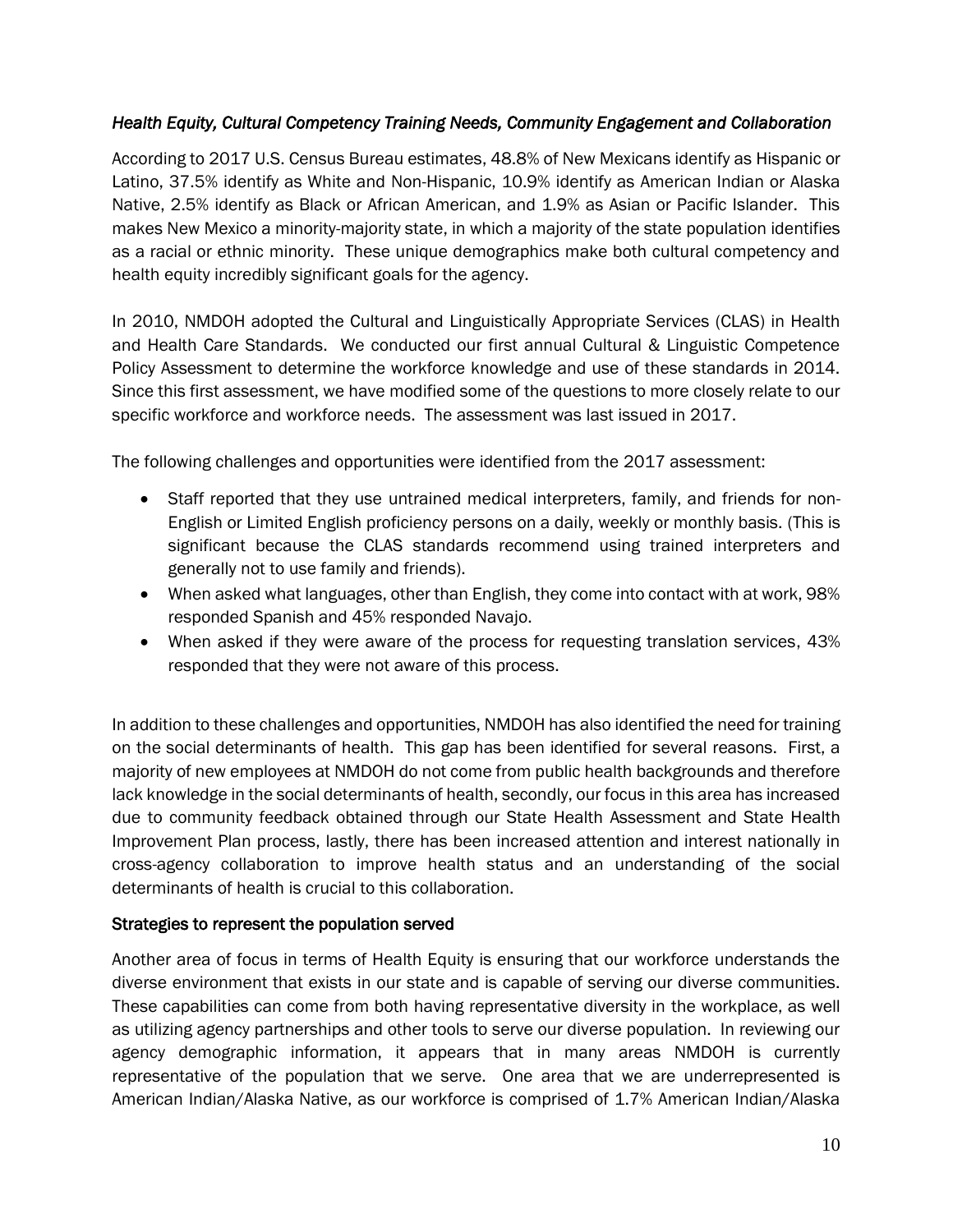Native while the NM population has 10.9% that identify as such. One explanation for this is that some of the tribal communities in New Mexico have their own public health departments or offices that both recruit public health staff from and directly serve their communities. One example of this is the Navajo Department of Health that serves over 300,000 members of the Navajo nation.

In the future, NMDOH's recruitment plan includes promoting NMDOH as an employer of choice in the communities that the department serves. This will be done through presentations made by the Office of Health Equity during visits to these areas. This will allow NMDOH to recruit staff that is fully representative of our diverse New Mexico population. As a strategy for recruitment this workforce development plan acknowledges the New Mexico Administration Code rules 1.7.5.9 RECRUITMENT B & C which state; B. Any qualified applicant shall have the opportunity to compete for vacant positions open for recruitment without regard to race, color, religion, national origin, ancestry, sex, sexual orientation, age, or mental or physical disability unless based on a bona fide occupational requirement and C. Agencies shall be sensitive to creating diversity in the workplace.

In order to ensure that we are capable of serving this area of our population we collaborate with the federal Indian Health Service, 638 tribal clinics, regional programs such as the Southwest Tribal Epidemiology Center/Albuquerque Area Indian Health Board and Navajo Nation Epidemiology Center. We also collaborate directly with tribal communities. Based on the requirements of the State Tribal Collaboration Act (STCA) of 2009, each agency has a policy that reflects requirements of the law, which includes collaboration with tribal partners. Collaboration occurs at the programmatic level as well as through the Office of the Tribal Liaison designated for each agency. As a result of the State Tribal Collaboration Act, all state employees who work with tribal members or communities are required to take a cultural competency training focused on working with this population. NMDOH Office of the Tribal Liaison worked closely with the trainer consultant for the State Personnel Office (SPO) workshop in order to tailor the training to public health employees.

The Tribal Liaison provides additional tailored trainings to a variety of NMDOH staff and tribal staff. Training is provided in cross-cultural communication on an annual basis to the Developmental Disabilities Division (DDSD) Jackson suit site visitors who conduct home visits to clients in this longstanding suit. A working with tribes training was tailored to Bureau of Health Emergency Management staff.

An informed trauma care training of approximately four hours is being developed for NMDOH healthcare providers focused on public health nurses, social workers, and other line staff. The Tribal Liaison offers webinars at the national level (Association of State and Territorial Health Officials and others) on working more effectively with tribes.

An educational presentation plan is under development for staff as "lunch and learns" that will expand program topics requested by participants who attended the working with tribes training. Specific information has been requested on history and culture of the tribes, pueblos, and nations in the state. To date, there are at least one or more trainings offered in November, Native American Heritage Month.

A Determinants of Health and Data workshop is available for tribal health planners. A Public Health 101 for tribal leaders and health planners is under consideration.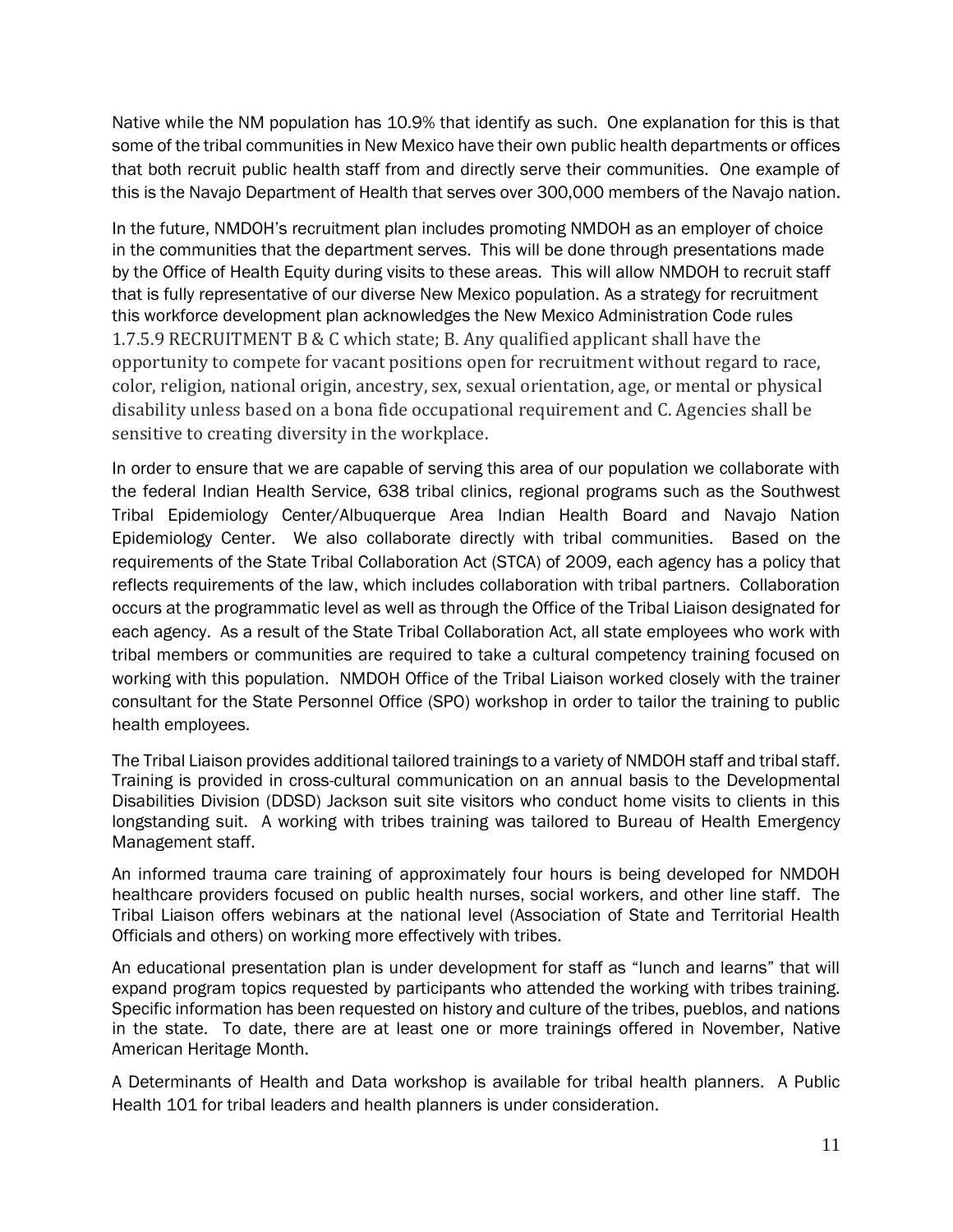To address some of the gaps that we have identified in Health Equity and Cultural Competency, the department has implemented the following training curriculum,

- CLAS I & II training.
- Medical Interpreter training in Spanish and Navajo
- Public Health Spanish
	- LGBTQ Health and Advocacy

The Department is also exploring the development of training courses on Introduction to Health Equity and the Social Determinants of Health, and how these courses might fit into agency training requirements. The Department will also continually evaluate course offerings and associated processes and identify opportunities for improvement.

#### *Working with Academic and Educational Programs*

NMDOH maintains an Internship Program that covers the fields of Information Technology, Public Health, Epidemiology Response, Developmental Disabilities, Administration, Facility Management, Health Emergency Management, Policy and Accountability, Scientific Laboratories and Medical Cannabis. The Program provides an opportunity for undergraduate and graduate students to gain real-world experience in a practice setting, as well as contribute to the Department's mission. High school students are also encouraged to apply. Interns are supervised by public health professionals and practitioners who provide them with internship experiences that closely align to the students' professional goals, abilities, and areas of interest. The NMDOH Internship Program encourages professionalism, and provides an opportunity for students to develop positive work habits. Students may gain academic credit for their work experience and work with professionals in their career field. NMDOH also works closely with academic institutions such as the University of New Mexico and national institutions such as the Center for Disease Control on collaborative projects allowing for a continual feedback loop on the applications of the latest research and technologies available to public health professionals.

#### *Quality Improvement & Performance Management Training Needs*

NMDOH has invested in Quality Improvement (QI) and Performance Management (PM) training for the agency as part of its performance management framework. We currently introduce employees to QI in our New Employee Orientation and will be developing and piloting an agency wide QI & PM Training and Certification Program. This program is outlined in our Quality Improvement and Performance Management Plan 2018-2019.

The Quality Improvement and Performance Management plan contains the following workforce development goals/activities:

- Introduce new employees to QI, PM and Accreditation at NEO
- Introduce new online learning modules: Introduction to QI, PM, Accreditation, Tribal Liaison & Health Equity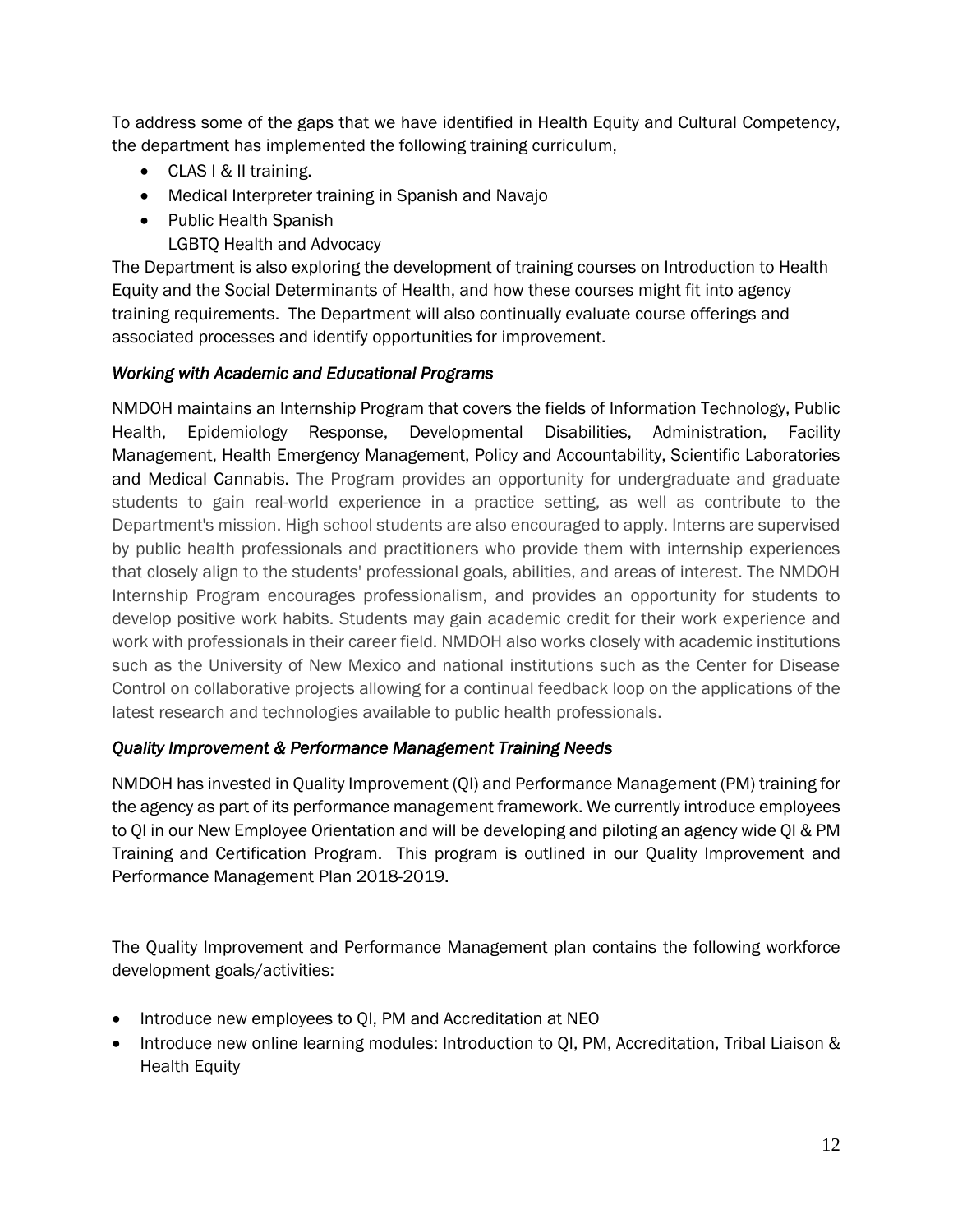- Develop and implement QI and PM online courses that lead to NMDOH certification in these **Disciplines**
- Consider including QI & PM in employee evaluations for employees whose work directly involves these activities

#### *Emergency Management Training Needs*

Emergency Management is an important aspect of the work that we do at NMDOH, as a core public health function. Our current curriculum includes Responder Training, which introduces employees to our Emergency Responder program and encourages employees to complete additional training and get involved with this program. As an addition to this program, the NMDOH Bureau of Health Emergency Management has identified the need for Points of Dispensing (POD) training that will need to be developed and added to the required training curriculum. Another aspect of emergency response training is the federally required ICS training. Our Responder Training currently encourages employees to complete the ICS courses, but as this training is a National Incident Management System required training program, for staff receiving federal funding we likely need to review this requirement and make the ICS training a requirement for federally funded employees. The would include the following courses:

- ICS 100
- ICS 200
- ICS 700
- ICS 800

#### Workplace Safety Training Needs

Workplace Safety is incredibly important to NMDOH. The health and safety of NMDOH staff is equally as important as the health of the greater New Mexico population. To promote safety in the workplace we have several workplace safety training offerings that include:

- Active Shooter Response Training
- OSHA Safe and Healthy Workplace for Employees
- Ergonomics for the Office
- How to use and AED
- Emergency Action Plan Overview

We would also like to encourage employees at each location to become CPR Certified to ensure that we have someone qualified to respond in the case of this type of workplace emergency.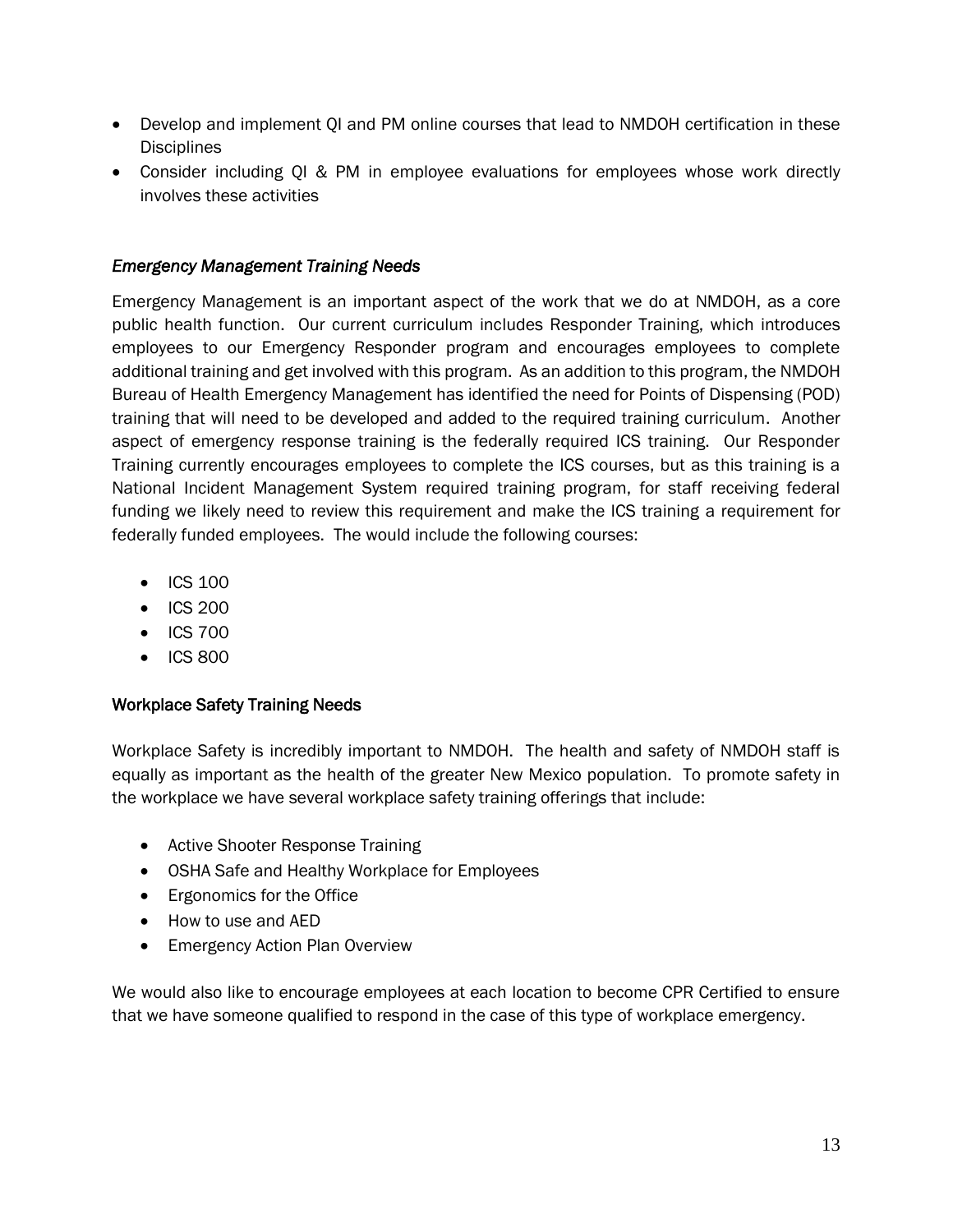### Workforce Development Goals for NMDOH

The following goals are intended to address gaps in workforce capacity and capabilities as well as support the NMDOH strategic priority of having an engaged, empowered, and high-performing workforce that supports health status improvement. These goals focus on recruiting, developing, recognizing and retaining employees, as well as employee engagement.

| Strategy/Goal                                                                                                                                                                                                                | <b>Timeframe</b> | <b>Responsible Parties</b>                                          |
|------------------------------------------------------------------------------------------------------------------------------------------------------------------------------------------------------------------------------|------------------|---------------------------------------------------------------------|
| Conduct Employment Engagement Survey every 2<br>years.                                                                                                                                                                       | December<br>2020 | OTS/OPA/PH Wins                                                     |
| Evaluate full employee life cycle through survey of<br>hiring mangers: survey to include recruiting,<br>onboarding, current training, employee exit process<br>with the goal to improve processes. QI Council QI<br>Project. | October<br>2020  | OPA/QI Council                                                      |
| Evaluate Onboarding/Offboarding procedures<br>currently in place at NMDOH and how they have<br>been implemented to identify potential opportunities<br>for improvement.                                                      | April/ 2021      | OPA/HR                                                              |
| Add onboarding/offboarding of employees to<br>Manager/Supervisor MEP's                                                                                                                                                       | April 2021       | OTS/OPA/HR                                                          |
| Maintain and strengthen internship program to<br>continue community partnership with schools and<br>programs to promote careers in public health                                                                             | April 2021       | <b>All Divisions</b>                                                |
| Continue the employee recognition program and<br>identify opportunities for process improvement                                                                                                                              | April 2021       | OTS/The NMDOH Employee<br>Recognition Committee/OPA                 |
| Pilot Quality Improvement 101 introduction online<br>certification program.                                                                                                                                                  | August 2020      | OPA & NMDOH Learning<br>Center/QI Council/NMDOH<br><b>Divisions</b> |
| Develop and deploy Online Introduction to<br>Accreditation, Quality Improvement & Performance<br>Management, Tribal Liaison and Health Equity<br>training course                                                             | April 2021       | OPA/NMDOH Learning Center/QI<br>Council                             |
| Develop and pilot QI 102 intermediate online<br>certification program                                                                                                                                                        | April 2021       | OPA/NMDOH Learning Center/QI<br>Council                             |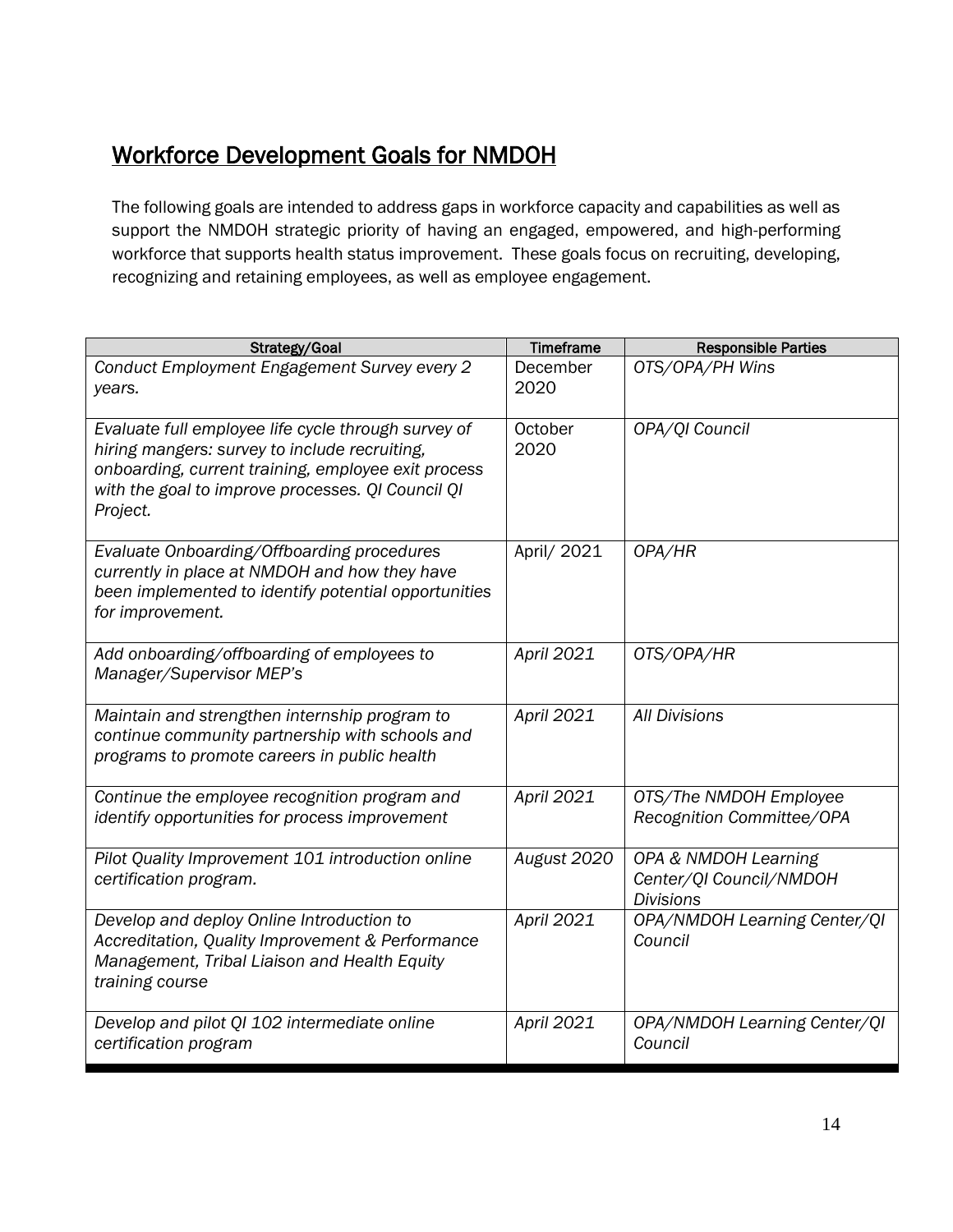| Market professional development opportunities for<br>employees through Quality Improvement certification<br>program and Performance Management training. | April 2021       | OPA/QI Council                    |
|----------------------------------------------------------------------------------------------------------------------------------------------------------|------------------|-----------------------------------|
| Develop and deploy training on Social Determinants<br>of Health                                                                                          | April 2021       | OPA/OHE                           |
| Add Points of Dispensing (POD) training to required<br>curriculum                                                                                        | April 2021       | OPA/NMDON Learning<br>Center/BHEM |
| Review NIMS training requirements for ICS for<br>federally funded employees to ensure compliance<br>with federal and state guideline                     | <b>June 2020</b> | <b>BHEM</b>                       |
| Pilot CPR preparedness plan including training and<br>tracking of # of trained individuals at each location                                              | April 2021       | OPA/OFM Risk Management           |
| Migrate all required training to NM TRAIN                                                                                                                | October<br>2019  | OPA/NMDOH Learning Center         |
| Offer additional training opportunities through NM<br>TRAIN                                                                                              | December<br>201  | OPA/NMDOH Learning Center         |

#### *Barriers and Solutions*

While NMDOH has a significant catalogue of training offerings, the department has encountered issues with lack of attendance to required trainings. Additionally, NMDOH has encountered a significant rate of "no shows" the day of the training for required training courses. Commitment to a day-long training has been mentioned as a concern for supervisors as well as staff. In addition to time commitment, a lack of clear communication of training requirements, as well as a lack of a department wide training policy, has contributed to this barrier. The implementation of NM TRAIN as the agency's new Learning Management System (LMS) will help to mitigate this issue as we will be able to more effectively communicate training requirements, as well as more accurately track completions, or delinquencies in completing, all training requirements.

An additional barrier is the immense geographic area of our state. We have employees spread throughout the state which makes attendance difficult when courses are held several hours away from the employee's regular place of employment. One solution that we have implemented is to have trainers travel periodically to each region. Another solution that we currently utilize is to have regional trainers. We have successfully implemented this for our New Employee Orientation which is held monthly in 4 different geographic locations. We also have trainers available at each of our 6 facilities to allow ease of attendance for facilities employees. In addition to these solutions, NMDOH utilizes web meeting technology to accommodate employees in more isolated locations of the state. The training offerings available via web could be expanded upon.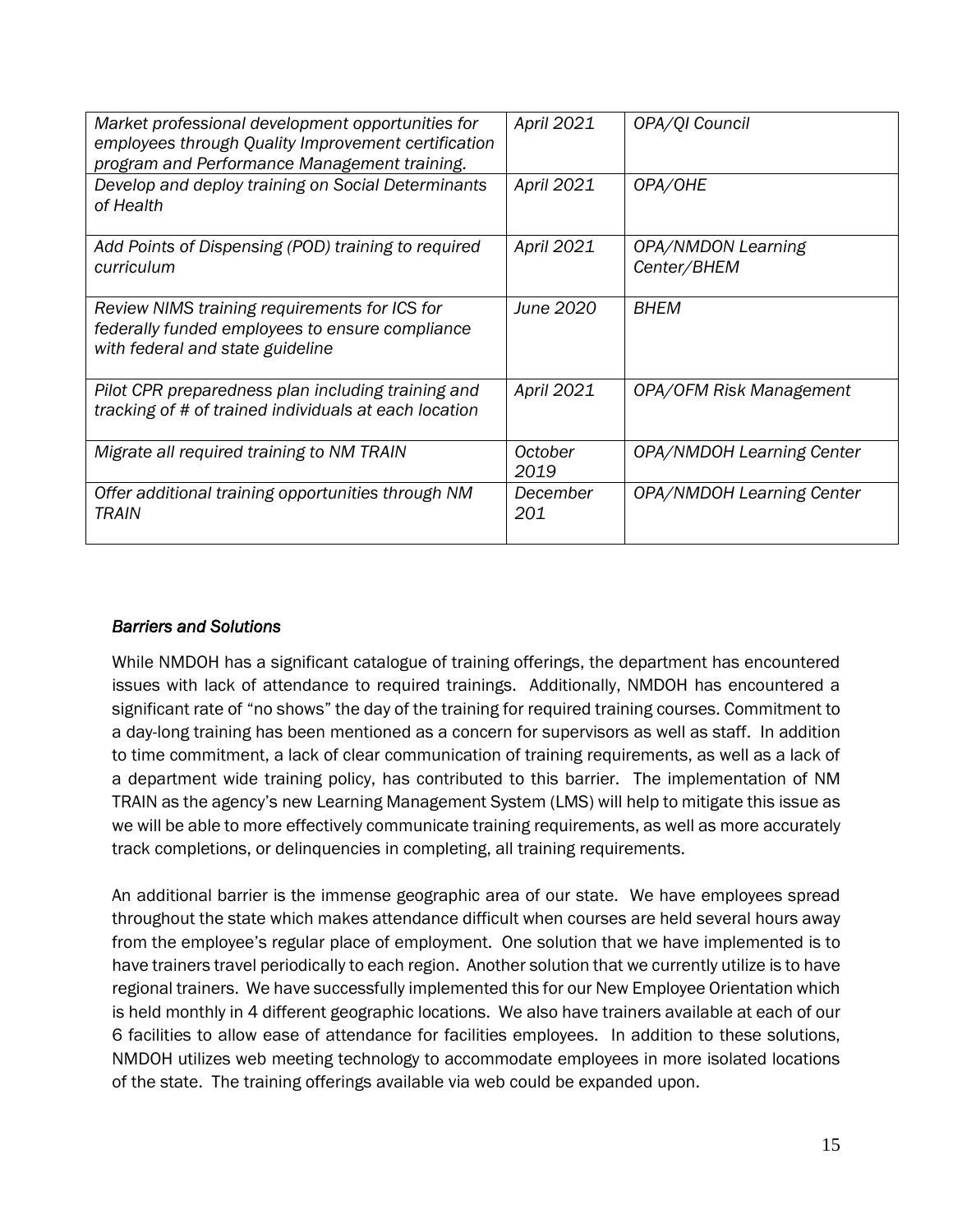Lastly, several of the goals that we have proposed in this plan will require input from multiple divisions within the agency. This will require excellent communication with all stakeholders to mitigate this barrier.

### Implementation & Monitoring

#### *Communication*

NMDOH utilizes an intranet "CHILEnet" for internal communication. This plan will be communicated to employees through the agency intranet via the Learning Center page. All employees will have access to this plan.

#### *Evaluation & Tracking*

To improve both evaluation and tracking, NMDOH will be migrating all training materials to NM TRAIN. As a part of the migration, we will be implementing evaluations for each of the required online courses. NM TRAIN gives us the ability to track all training completed through that system, as well as giving individual users the ability to maintain their personal training record, including uploading certificates for training taken outside of NM TRAIN. The tracking provided by NM TRAIN includes names, dates, assessment scores, and the ability to print and store completion certificates. This information is also transferrable to any other public health agency that uses the TRAIN system.

#### *Review and Maintenance*

This plan is a living document and can be reviewed and updated at any time. This review will include a review of any updates needed due to changes in any other agency plans, a review of our progress towards plan goals, as well as any updates or changes to training curriculum.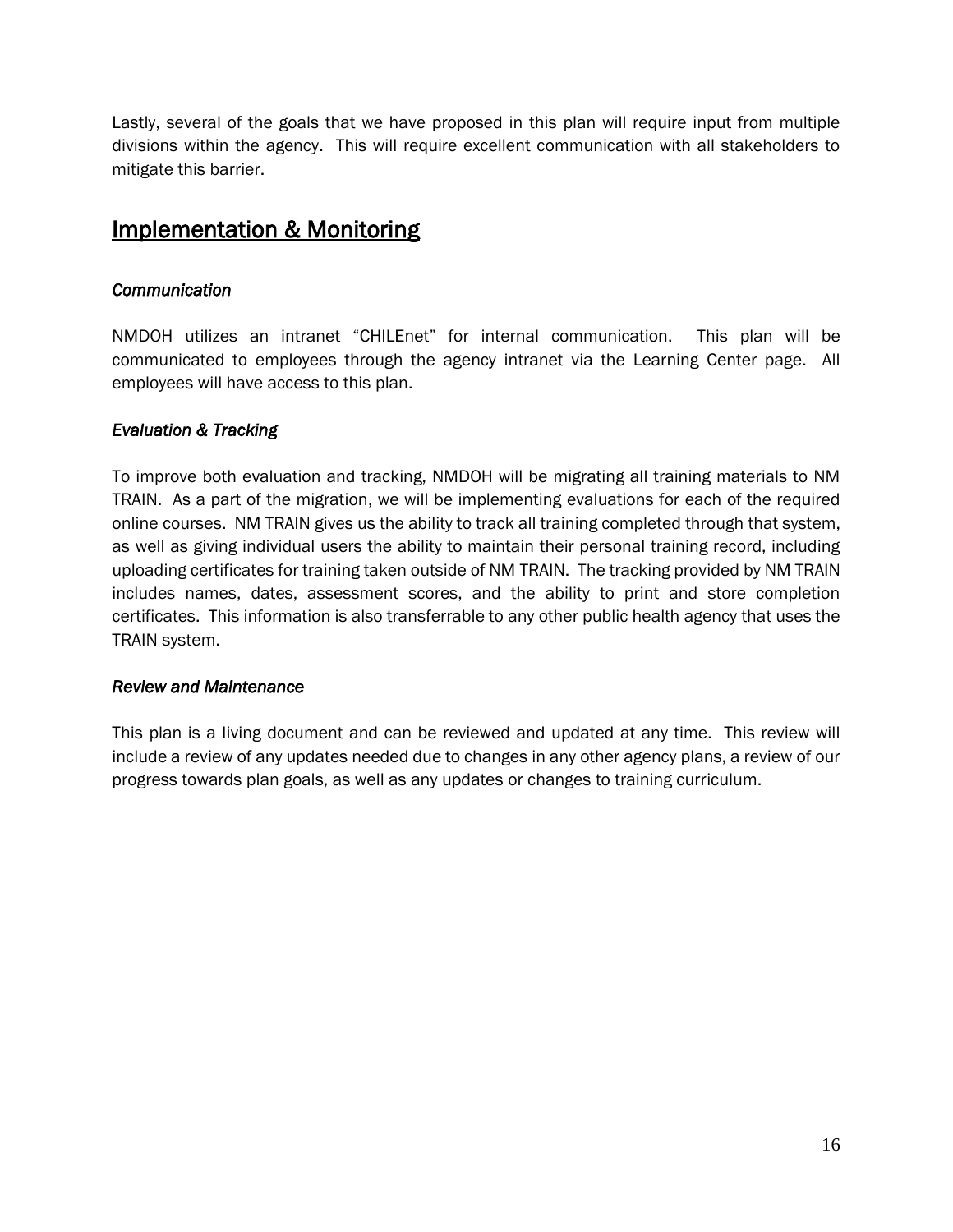# Appendix A

#### *Current Workforce Demographics*

The table below summarizes the demographics of our current workforce as of January 2018.

| Category                                        | # or %     |
|-------------------------------------------------|------------|
| Total # of Employees:                           | 2,827      |
| % of employees that are FT equivalent of FTE:   | 97%        |
| % Paid by Grants/Contracts:                     |            |
| < 25%                                           | 30%        |
| 25-50%                                          | 2%         |
| 50-75%                                          | 6%         |
| >75%                                            | 26%        |
| Gender:                                         |            |
| Female:                                         | 79%<br>21% |
| Male:                                           | 1%         |
| Non-binary/Other:<br>Race:                      |            |
| Hispanic:                                       | 60.4%      |
| Caucasian:                                      | 29.8%      |
| American Indian / Alaska Native:                | 1.7%       |
| Asian:                                          | 1.3%       |
| <b>Black or African American:</b>               | 1.3%       |
| Native Hawaiian or other Pacific Islander:      | 0.3%       |
| More than One Race:                             | 5.2%       |
| Age:                                            |            |
| $21 - 30$ :                                     | 5%         |
| $31 - 40:$                                      | 18%        |
| $41 - 50$ :                                     | 27%        |
| $51 - 60$ :                                     | 36%        |
| $61 +$ :                                        | 14%        |
| Occupational Classification:<br>Administrative: | 44%        |
| Clinical and Lab:                               | 28%        |
| <b>Public Health Services:</b>                  | 18%        |
| Social Services and All Other:                  | 11%        |
| Tenure at the agency:                           |            |
| 0-5 years:                                      | 51%        |
| 6-10 years:                                     | 19%        |
| 11-15 years:                                    | 15%        |
| 16-20 years:                                    | 9%         |
| 21 or above:                                    | 7%         |
| Employees < 5 Years from Retirement:            |            |
| Management:                                     | 2.9%       |
| Non-Management:                                 | 25.2       |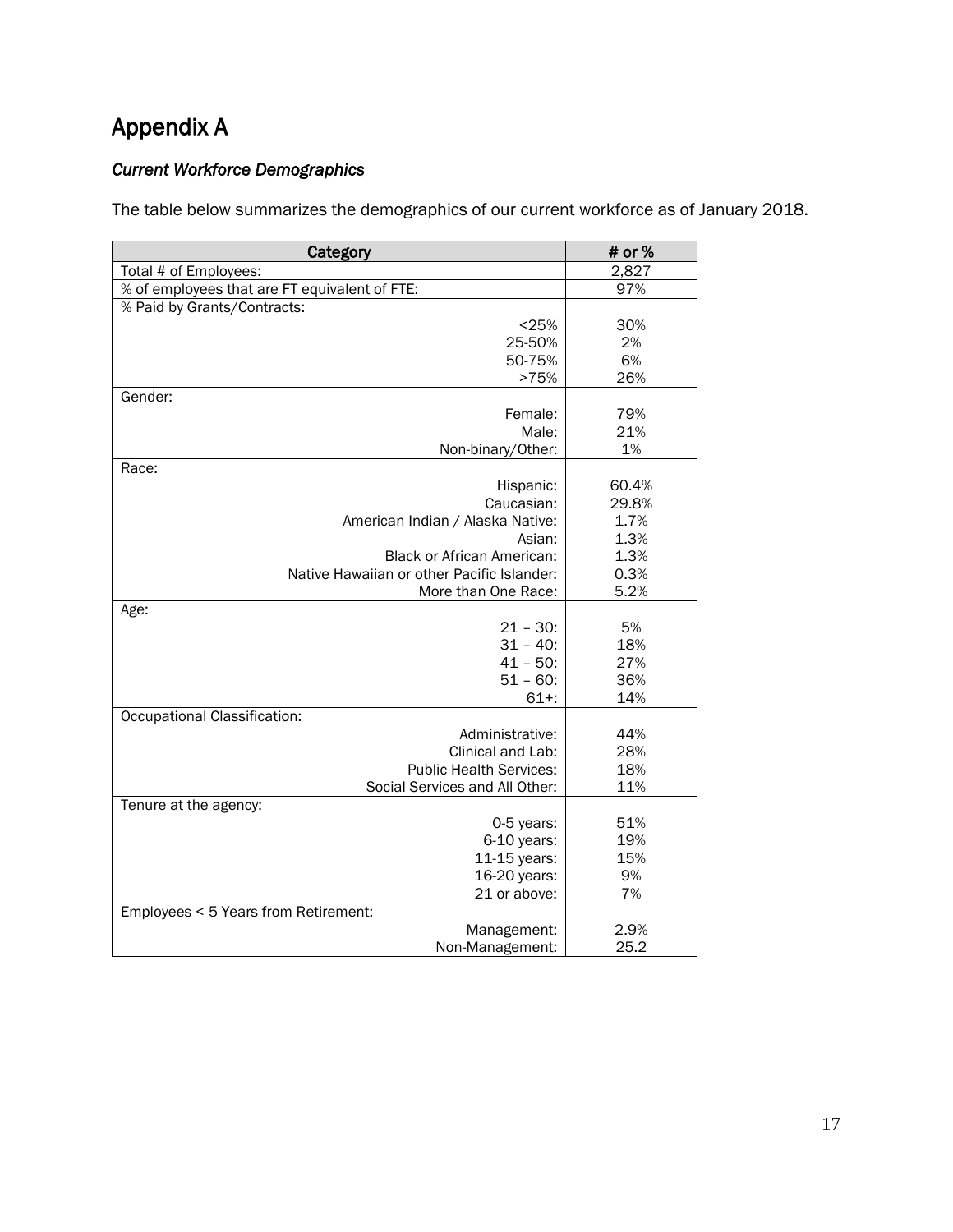### Appendix B

*CE Required by Discipline*

Licensures held by staff, and their associated CE requirements, are shown in the table below. CE requirements in the table below are not required by the New Mexico Department of Health but by local licensing boards and other respective organizations. Staff are therefore only required to maintain CEs if the hold one of the licensed positions in the table below.

| <b>Discipline</b>                    | New Mexico CE Requirements (as of<br>07/10/2018) |
|--------------------------------------|--------------------------------------------------|
| <b>Behavioral Health Therapist</b>   | 40 hours every 2 years, 6 of which               |
|                                      | must be in ethics                                |
| Clinical Psychologist                | 100 hours every 2 years                          |
| Dental Assistant                     | 30 hours every 3 years                           |
| Dental Hygienist                     | 45 hours every 3 years                           |
| Dentist                              | 60 hours every 3 years                           |
| <b>Dietician</b>                     | 15 hours every year                              |
| <b>Health Educator (CHES/MCHES)</b>  | 75 CECH every 5 years                            |
| <b>Nursing</b>                       | 30 hours every 2 years                           |
| Nursing with DEA License             | 30 hours every 2 years plus 5                    |
|                                      | additional hours in non-cancer                   |
|                                      | pain management                                  |
| Pharmacist                           | 30 hours every 2 years, 2 must be                |
|                                      | in pharmacy law, 2 must be in                    |
|                                      | patient safety, and 2 must be in                 |
|                                      | the safe use of opioids                          |
| Physician                            | 100 hours every 2 years                          |
| <b>Physical Therapist</b>            | 30 hours every 2 years                           |
| Social Worker (LSW, LISW, MSW, etc.) | 30 hours every 2 years, 3 of which               |
|                                      | must be in ethics                                |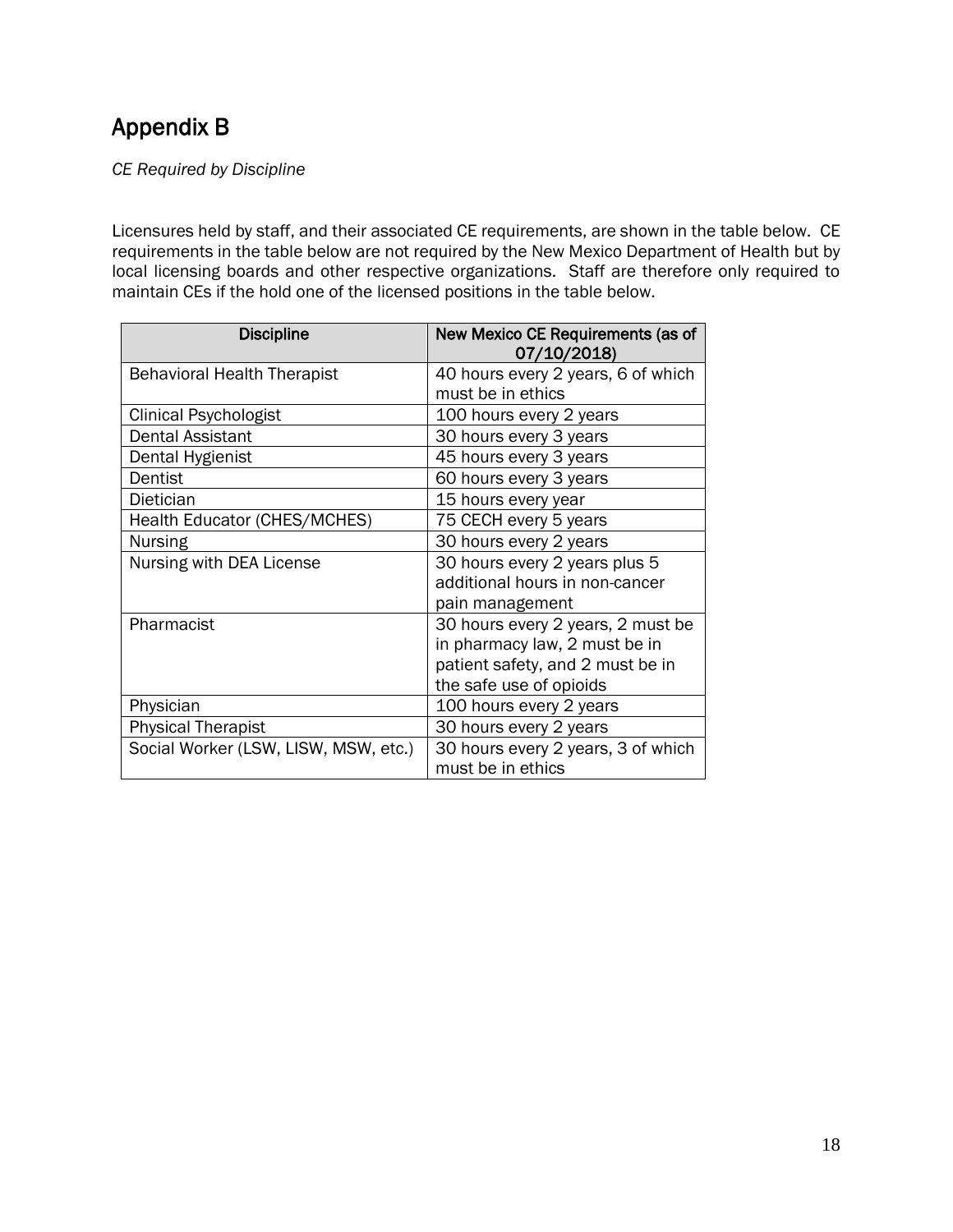# Appendix C

#### *Curricula and Training Schedule*

This is the NMDOH curricula and training schedule for Fiscal Year 2019. Table 1 contains all required courses, Table 2 contains all other courses that are available but not required, Table 3 contains proposed additions to training curriculum.

| <b>Topic</b>                                          | Description                                                                                                                                                                                                                                                                      | <b>Target</b><br>Audience                                                   | Requirement                                                | Format            |
|-------------------------------------------------------|----------------------------------------------------------------------------------------------------------------------------------------------------------------------------------------------------------------------------------------------------------------------------------|-----------------------------------------------------------------------------|------------------------------------------------------------|-------------------|
| New Employee<br>Orientation:                          | This full-day orientation for new<br>employees is sponsored by the Office<br>of the Secretary. Within this day<br>participants will meet other DOH<br>representatives from the Office of<br>Policy and Accountability,<br>Information Technology, Human<br>Resources and others. | All DOH                                                                     | Upon hire:<br>single<br>occurrence                         | Live              |
| SPO Civil Rights                                      | The intent of this training is to<br>present DOH employees the key Civil<br>Rights Laws and policies.                                                                                                                                                                            | All DOH                                                                     | Upon hire:<br>annual<br>refresher                          | Online            |
| The Inspection of<br>Public Records Act<br>(IPRA):    | Outlines the New Mexico Department<br>of Health's procedures for<br>compliance with IPRA. It supplies<br>guidelines for determining whether<br>an item is a public record and<br>establishes the procedures for<br>providing access to requested<br>records.                     | All DOH                                                                     | Upon hire:<br>single<br>occurrence                         | Online            |
| Domestic Violence in<br>the Workplace                 | Informative training about how<br>anyone - regardless of ethnicity, age,<br>gender, or sexual orientation - can<br>become a victim of domestic<br>violence.                                                                                                                      | All DOH                                                                     | Upon hire:<br>single<br>occurrence                         | Online            |
| <b>Working More</b><br><b>Effectively with Tribes</b> | This day-long workshop is a required<br>training for all agency employees<br>who work with tribal communities                                                                                                                                                                    | All DOH<br>team<br>members<br>that have<br>direct<br>contact with<br>tribes | Single<br>occurrence                                       | Live              |
| Defensive Driving                                     | Defensive Driving Course (DDC) is<br>mandatory for all DOH employees<br>who operate state vehicles. No DOH<br>employee may lawfully operate a<br>state vehicle without current DDC<br>certification, in accordance with<br>NMAC 1.5.3.13.D                                       | All DOH<br>employees<br>that drive<br>state<br>vehicles                     | Upon hire:<br>recertification<br>required every<br>4 Years | Live or<br>Online |
| <b>HIPAA Overview</b>                                 | This presentation is an overview of<br>the Health Insurance Portability and<br>Accountability Act of 1996 (HIPAA).                                                                                                                                                               | All DOH<br>employees                                                        | Upon hire:<br>refresher every<br>2 years                   | Online            |

Table 1: Required Courses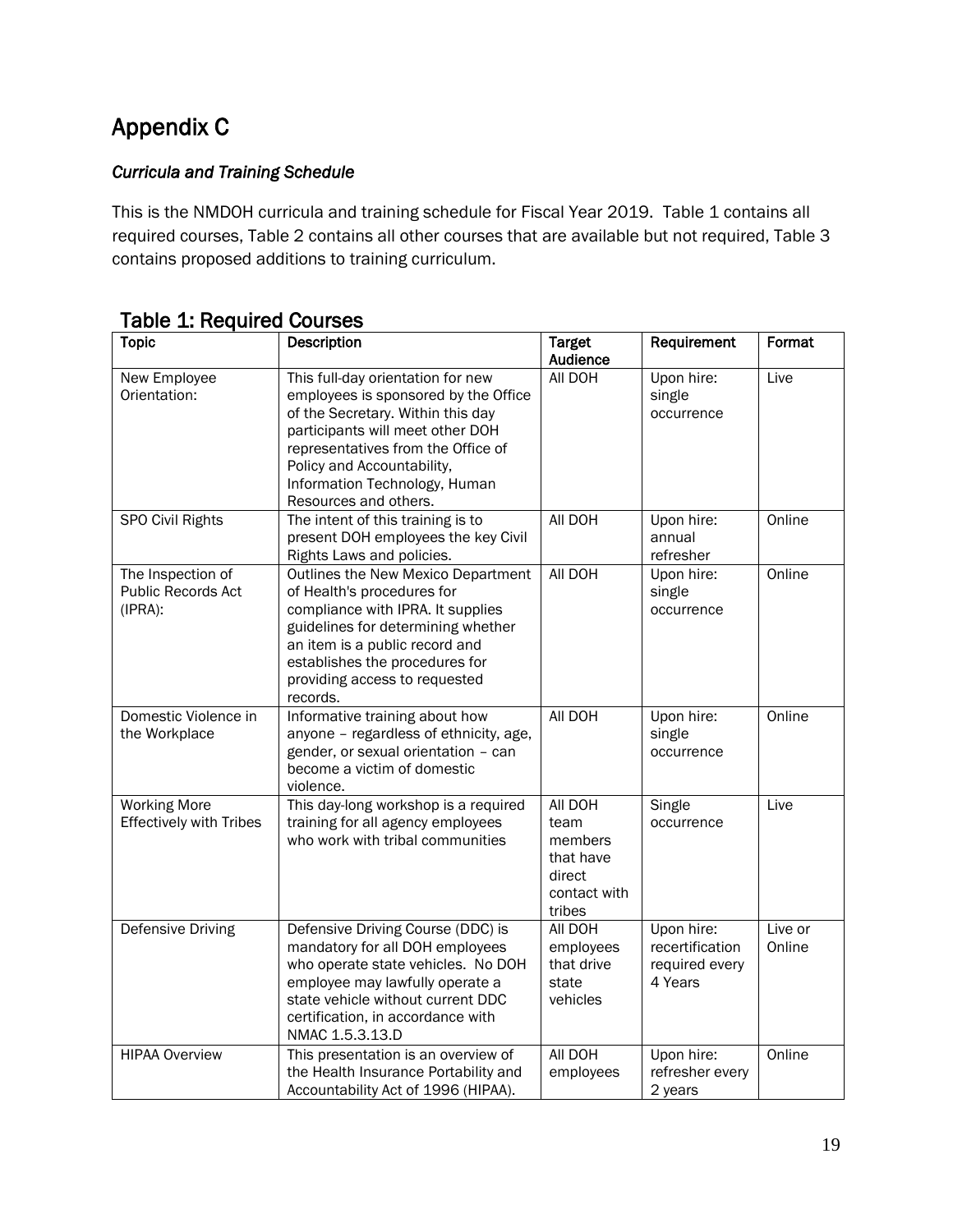| HIPAA Working with<br>PHI                          | DOH policies and procedures you                                                                                                                                                                                                                           | All DOH                                   | Upon hire:                                                                       | Online |
|----------------------------------------------------|-----------------------------------------------------------------------------------------------------------------------------------------------------------------------------------------------------------------------------------------------------------|-------------------------------------------|----------------------------------------------------------------------------------|--------|
|                                                    | need to know when working with<br>Protected Health Information.                                                                                                                                                                                           | employees                                 | refresher every<br>2 years                                                       |        |
| <b>HIPAA IT Security</b>                           | This training provides the DOH<br>employees the knowledge to protect<br>DOH information and information<br>systems, and to minimize the risks of<br>HIPAA violations.                                                                                     | All DOH<br>employees                      | Upon hire:<br>refresher every<br>2 years                                         | Online |
| <b>HIPAA IT Email</b><br>Encryption                | DOH employees using email to send<br>PHI or CI must know how to send a<br>secure email                                                                                                                                                                    | All DOH<br>employees                      | Upon hire:<br>refresher every<br>2 years                                         | Online |
| Loss Prevention and<br>Control                     | This training is a personal or group<br>review of the HR 08:119 Worker's<br>Compensation Policy, HR 08:108<br>Grievances Policy, Loss Prevention<br>and Control Overview                                                                                  | All DOH<br>employees                      | Upon hire:<br>annual<br>refresher                                                | Online |
| <b>GSD Incident</b><br>Investigations              | This training is a personal or group<br>review of the 1991 Worker'<br>Compensation Policy.                                                                                                                                                                | All DOH<br>managers<br>and<br>supervisors | Upon hire:<br>single<br>occurrence                                               | Online |
| OSHA Safe and<br><b>Healthy Workplace</b>          | The Occupational Safety and Health<br>Administration protects your right to<br>a safe and healthy workplace. Learn<br>how you can file a complaint if you<br>believe your workplace is dangerous.                                                         | All DOH<br>employees                      | Upon hire:<br>annual<br>refresher of<br>one safety<br>course<br>required         | Online |
| <b>GSD Workers</b><br>Compensation<br>Overview     | This course provides an overview of<br>the General Services Department<br>Workers Compensation process.                                                                                                                                                   | All DOH<br>employees                      | Upon hire:<br>annual<br>refresher of<br>one safety<br>course<br>required         | Online |
| Workplace Safety -<br>Ergonomics for the<br>Office | This course provides an overview of<br>workplace ergonomics and will assist<br>employees in proper workstation set<br>up.                                                                                                                                 | All DOH<br>employees                      | One annual<br>safety course<br>required for all<br>employees                     | Online |
| Workplace Safety -<br>How to use an AED            | Training provided by the American<br>Red Cross on how to properly use an<br>Automatic External Defibrillator                                                                                                                                              | All DOH<br>employees                      | One annual<br>safety course<br>required for all<br>employees                     | Online |
| <b>Responder Training</b>                          | The New Mexico Department of<br>Health play a particularly important<br>role during community disasters.<br>Preparedness of DOH staff has a<br>significant impact on the<br>Department's ability to provide<br>uninterrupted service to the<br>community. | All DOH<br>employees                      | Upon hire:<br>single<br>occurrence<br>(Required by<br>current<br>administration) | Online |
| <b>Managing Employee</b><br>Performance            | A State Personnel Office facilitated<br>training for supervisors and<br>managers on employee performance<br>management.                                                                                                                                   | All DOH<br>managers<br>and<br>supervisors | Upon hire or<br>promotion:<br>single<br>occurrence                               | Live   |
| Fundamentals of<br>Supervision                     | A State Personnel Office facilitated<br>training for supervisors and<br>managers to provide a basis for<br>effective supervision practice.                                                                                                                | AII DOH<br>managers<br>and<br>supervisors | Upon hire or<br>promotion:<br>single<br>occurrence                               | Live   |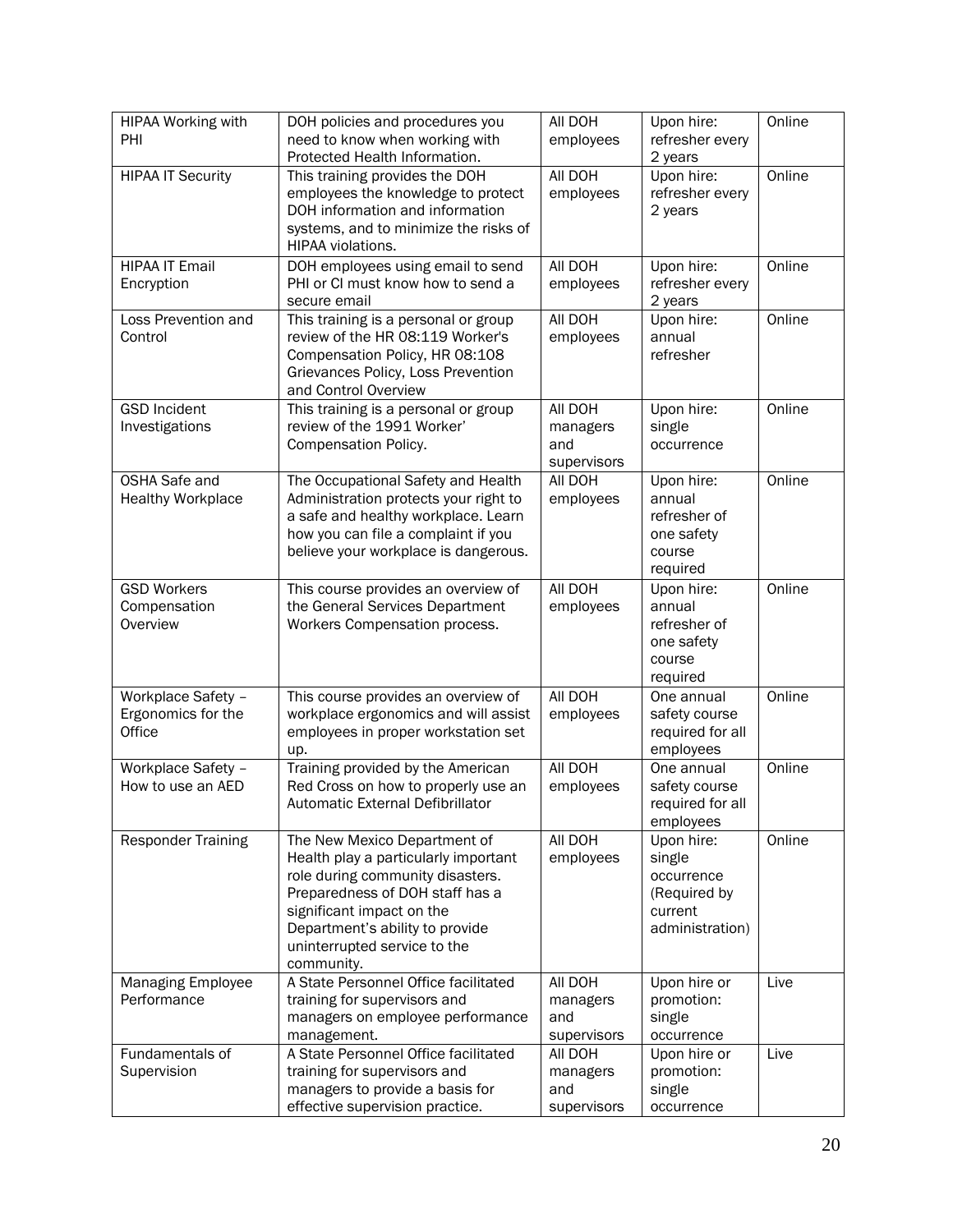| <b>Harassment Free</b><br>Workplace                                                    | A State Personnel Office facilitated<br>training for supervisors and<br>managers on preventing harassment<br>in the workplace. | AII DOH<br>managers<br>and<br>supervisors | Upon hire or<br>promotion:<br>single<br>occurrence | Live   |
|----------------------------------------------------------------------------------------|--------------------------------------------------------------------------------------------------------------------------------|-------------------------------------------|----------------------------------------------------|--------|
| <b>HIPAA For Supervisors</b><br>and Managers                                           | This HIPAA training is for supervisors<br>and managers.                                                                        | AII DOH<br>managers<br>and<br>supervisors | Upon hire:<br>refresher every<br>2 years           | Online |
| <b>Addressing Domestic</b><br>Violence in the<br>Workplace for<br>Managers/Supervisors | Overview of how managers and<br>supervisors can assist employees<br>who are experiencing domestic<br>violence.                 | AII DOH<br>managers<br>and<br>supervisors | Upon hire:<br>single<br>occurrence                 | Online |

#### Table 2: Additional Courses Available

| <b>Topic</b>                                      | Description                                                                                                                                                                                                                                                                                                                                                                                        | <b>Target Audience</b>                                                                  | <b>Schedule</b>                                    | Format |
|---------------------------------------------------|----------------------------------------------------------------------------------------------------------------------------------------------------------------------------------------------------------------------------------------------------------------------------------------------------------------------------------------------------------------------------------------------------|-----------------------------------------------------------------------------------------|----------------------------------------------------|--------|
| <b>Public Health</b><br>Spanish Course            | This course is led by NMDOH bilingual<br>staff. Practice and build practical<br>Spanish skills in a safe and non-<br>judgmental environment.                                                                                                                                                                                                                                                       | <b>Bilingual Public</b><br>Health staff                                                 | As needed,<br>currently<br>building wait<br>list   | Live   |
| <b>LGBT Health and</b><br><b>Advocacy Part I</b>  | Part I of II:<br>Learn the meaning and relationships<br>among the following:<br><b>Biological Sex</b><br>$\circ$<br>Gender Identity<br>$\circ$<br>Gender Expression<br>$\circ$<br>Sexual Orientation<br>$\circ$<br>Acquire knowledge about the<br>disparities affecting sexual and gender<br>minorities<br>Review known factors that support<br>sexual and gender minorities health<br>disparities | NMDOH staff<br>in medical, public<br>health and<br>mental/behavioral<br>health settings | Available<br>online,<br>accessible<br>at any time. | Online |
| <b>LGBT Health and</b><br><b>Advocacy Part II</b> | Part II of II:<br>Learn how medical forms can affect<br>access to care for sexual and gender<br>minorities<br>Assess how the physical environment<br>of an office or clinic can affect access<br>for sexual and gender minorities<br>Determine how language and<br>interpersonal interaction with staff can<br>affect access and quality of care for<br>sexual and gender minorities               | NMDOH staff<br>in medical, public<br>health and<br>mental/behavioral<br>health settings | Available<br>online.<br>accessible<br>at any time. | Online |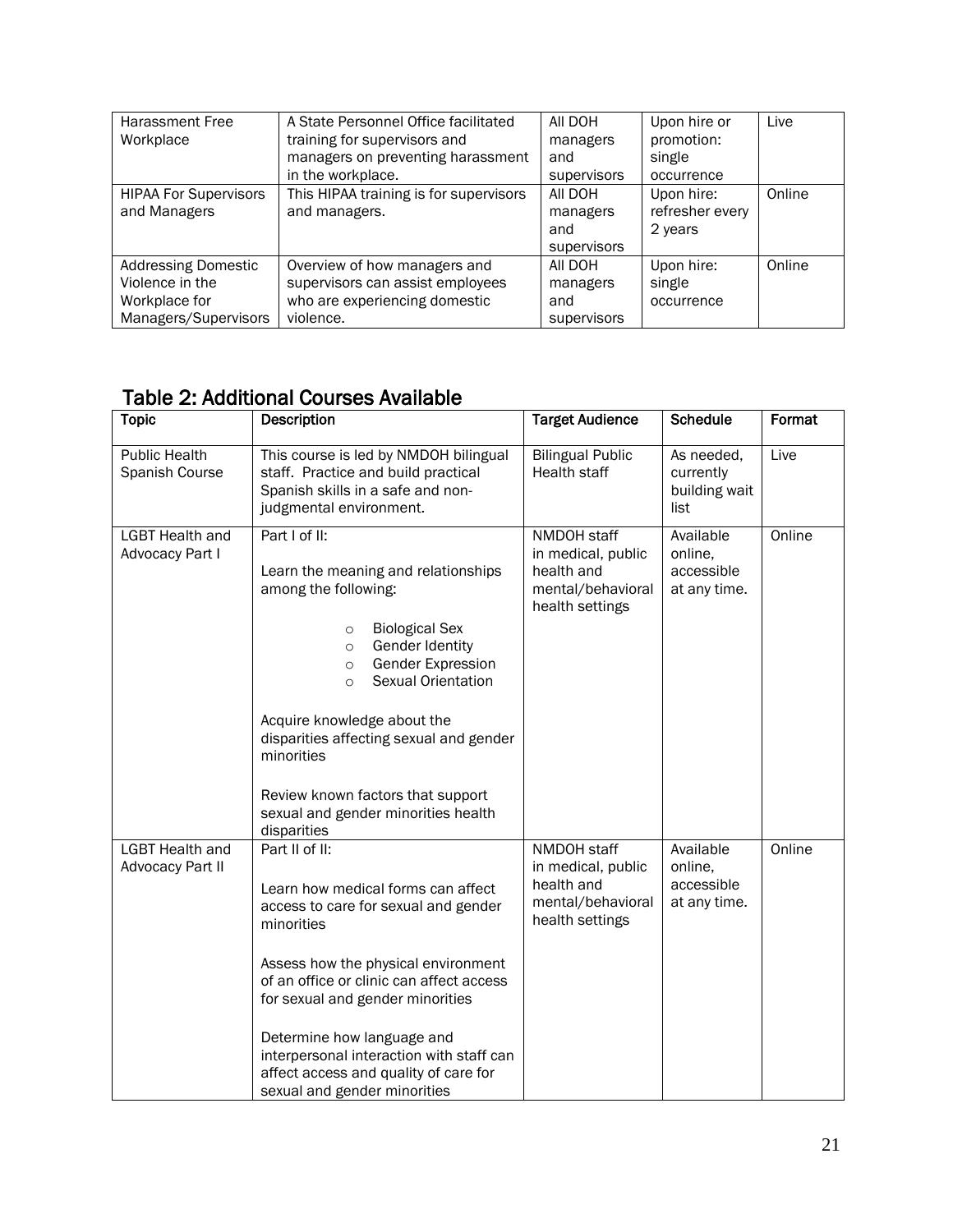| CLAS I: Standards<br>for Culturally and<br>Linguistically<br>Appropriate<br>Services in Health<br>Care | This course explains the standards for<br>Culturally and Linguistically<br>Appropriate Services (CLAS).                                                                                                                                                                                                                                                                                                | NMDOH staff all<br>working with<br>clients,<br>consumers, and<br>patients whose<br>language and<br>culture may be<br>different from<br>their own. | Available<br>online,<br>accessible<br>at any time.                                               | Online             |
|--------------------------------------------------------------------------------------------------------|--------------------------------------------------------------------------------------------------------------------------------------------------------------------------------------------------------------------------------------------------------------------------------------------------------------------------------------------------------------------------------------------------------|---------------------------------------------------------------------------------------------------------------------------------------------------|--------------------------------------------------------------------------------------------------|--------------------|
| <b>CLAS II: Critical</b><br>Concepts in<br>Cultural<br>Competence                                      | This course covers the role of culture<br>in our daily lives and in our health,<br>illness, and our perception of both. It<br>is for all health care personnel working<br>with culturally diverse populations of<br>clients, consumers and patients.                                                                                                                                                   | NMDOH health<br>care personnel<br>working with<br>culturally diverse<br>populations of<br>clients,<br>consumers and<br>patients.                  | Available<br>online,<br>accessible<br>at any time.                                               | Online             |
| CLAS I: Live Class                                                                                     | This course explains the standards for<br><b>Culturally and Linguistically</b><br>Appropriate Services (CLAS).                                                                                                                                                                                                                                                                                         | All NMDOH Staff                                                                                                                                   | Available to<br>anyone<br>needing<br>training in<br><b>CLAS</b><br>standards                     | Live               |
| <b>CLAS II: Live Class</b>                                                                             | This course explains the standards for<br><b>Culturally and Linguistically</b><br>Appropriate Services (CLAS).                                                                                                                                                                                                                                                                                         | All NMDOH Staff                                                                                                                                   | Available to<br>anyone<br>needing<br>training in<br><b>CLAS</b><br>standards                     | Live               |
| <b>NMDOH Active</b><br><b>Shooter Training</b>                                                         | A blended learning experience:<br>Online learning provides basic staff<br>awareness of potential workplace<br>security and workplace violence<br>issues.<br>Supporting videos provide examples of<br>how to prepare and respond to acts of<br>violence in the workplace.<br>Classroom learning reinforces survival<br>skills through hands-on practice during<br>simulated acts of workplace violence. | All NMDOH Staff                                                                                                                                   | Online<br>training<br>accessible<br>at all times,<br>in person<br>scheduled<br>September<br>2018 | Online<br>and Live |
| Hiring the Best<br>Candidate for the<br>Job                                                            | A State Personnel Office facilitated<br>training for supervisors and managers<br>on hiring process including transition<br>planning and interviewing.                                                                                                                                                                                                                                                  | All DOH managers<br>and supervisors                                                                                                               | Scheduled<br>per State<br>Personnel<br>Office                                                    | Live               |
| Fundamentals of<br>Professional<br>Writing/Time<br>Management                                          | A State Personnel Office facilitated<br>training available to all employees.<br>The class focuses on professional<br>writing and its impact in the<br>workplace. It highlights grammar,<br>parts of speech, structure, and types<br>of writing, editing and proofreading.                                                                                                                              | All employees                                                                                                                                     | Scheduled<br>per State<br>Personnel<br>Office                                                    | Live               |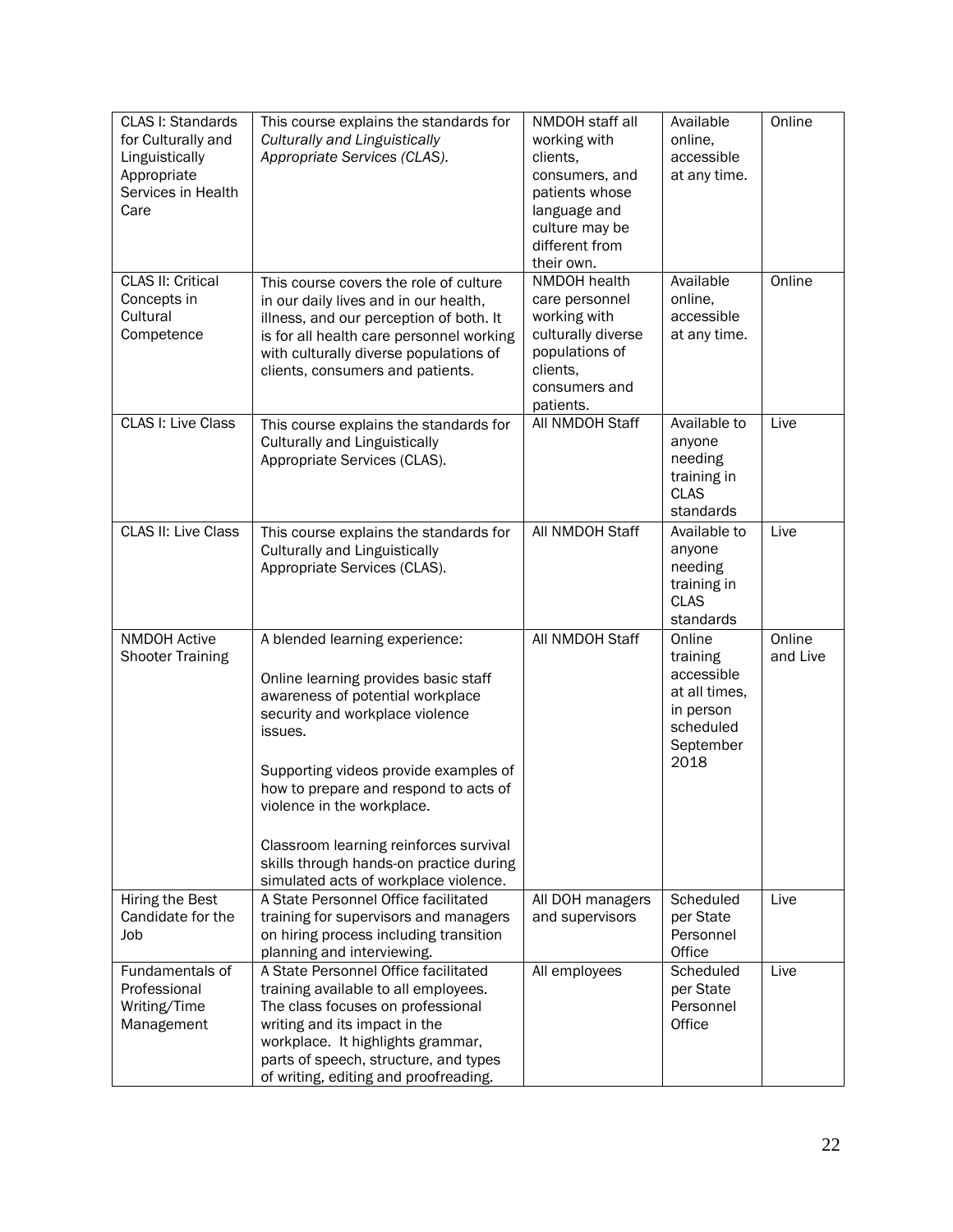| Fundamentals of<br>Conflict<br>Management | A State Personnel Office facilitated<br>training for supervisors and managers<br>on facilitating conflict management. | All DOH managers<br>and supervisors | Scheduled<br>per State<br>Personnel<br>Office | Live |
|-------------------------------------------|-----------------------------------------------------------------------------------------------------------------------|-------------------------------------|-----------------------------------------------|------|
|-------------------------------------------|-----------------------------------------------------------------------------------------------------------------------|-------------------------------------|-----------------------------------------------|------|

# Table 3: Proposed Additions to Training Curricula

| <b>Topic</b>                                                              | <b>Description</b>                                                                                                                                                                                  | <b>Target Audience</b>   | Requirement                                                  | Format |
|---------------------------------------------------------------------------|-----------------------------------------------------------------------------------------------------------------------------------------------------------------------------------------------------|--------------------------|--------------------------------------------------------------|--------|
| Social<br>Determinates of<br>Health (Health<br>Equity focus)              | Informational training on the Social<br>Determinates of Health.                                                                                                                                     | All NMDOH staff          | Available to<br>all NMDOH<br>employees                       | Online |
| POD (Points of<br>Dispensing)                                             | Training on Points of Dispensing for<br>all NMDOH employees to enhance<br>our first responder program                                                                                               | All NMDOH staff          | Available to<br>all NMDOH<br>employees                       | Online |
| QI Project on<br>Onboarding<br>Process                                    | Training for managers on proper<br>onboarding procedures                                                                                                                                            | <b>NMDOH</b><br>Managers | Available to<br>managers<br>and<br>supervisors               | Online |
| Intro to<br>Accreditation, OI.<br>PM, Tribal Liaison<br>and Health Equity | This course introduces employees to<br>Public Health Accreditation, as well<br>as the concepts of Quality<br>Improvement, Performance<br>Management, Office of Tribal Liaison,<br>and Health Equity | All NMDOH Staff          | Available to<br>all NMDOH<br>employees                       | Online |
| QI and PM NMDOH<br>Certification<br><b>Training</b>                       | Expands upon intro to QI - for<br>employees interested in becoming<br>involved in agency QI or PM                                                                                                   | All NMDOH Staff          | Available to<br>anyone<br>interested in<br>QI or PM          | Online |
| <b>CPR Training</b>                                                       | CPR Certification training.                                                                                                                                                                         | All NMDOH Staff          | Proposed to<br>certify<br>NMDOH staff<br>at each<br>location | Live   |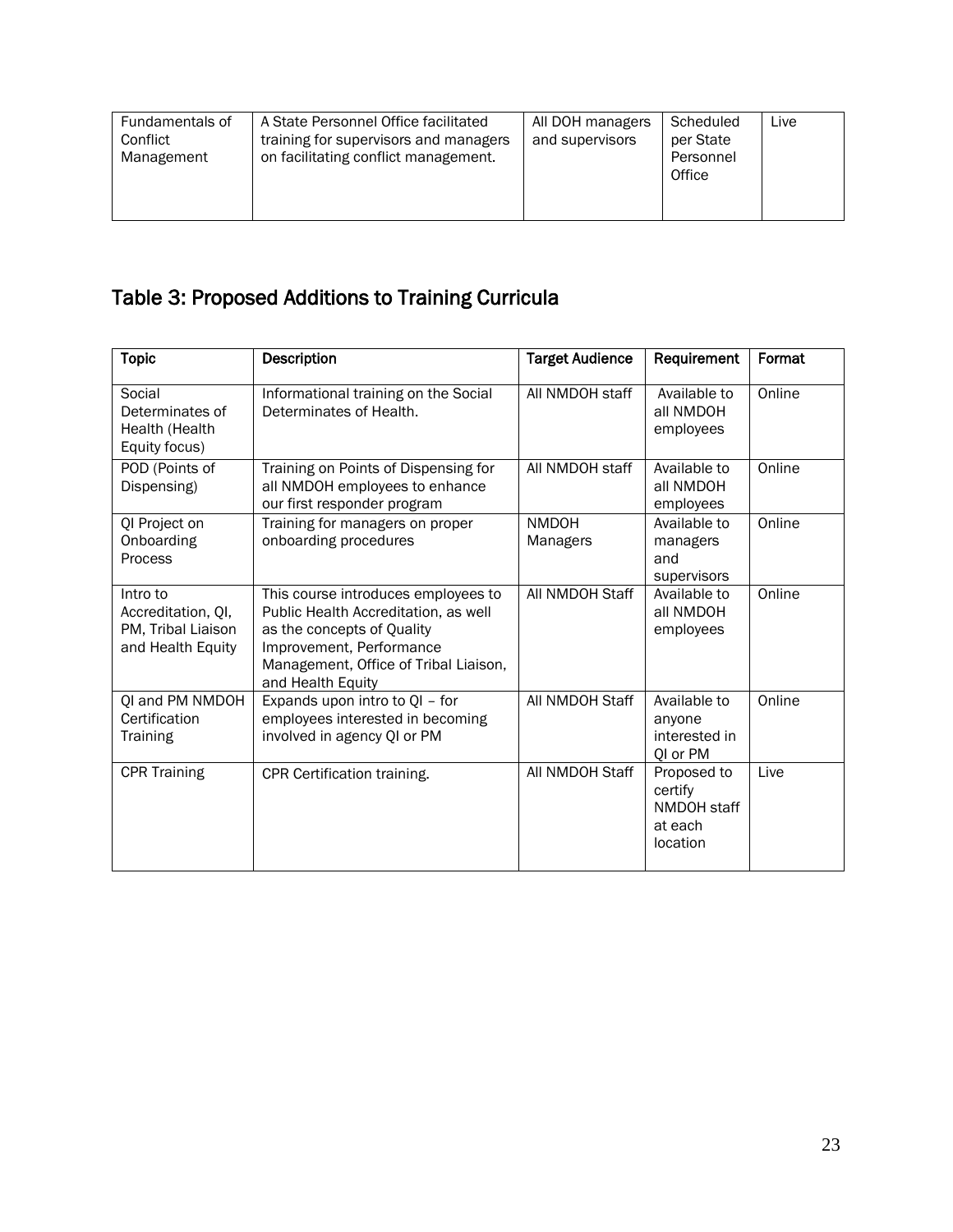# Appendix D

### PH WINS IDENTIFIED TRAINING NEEDS

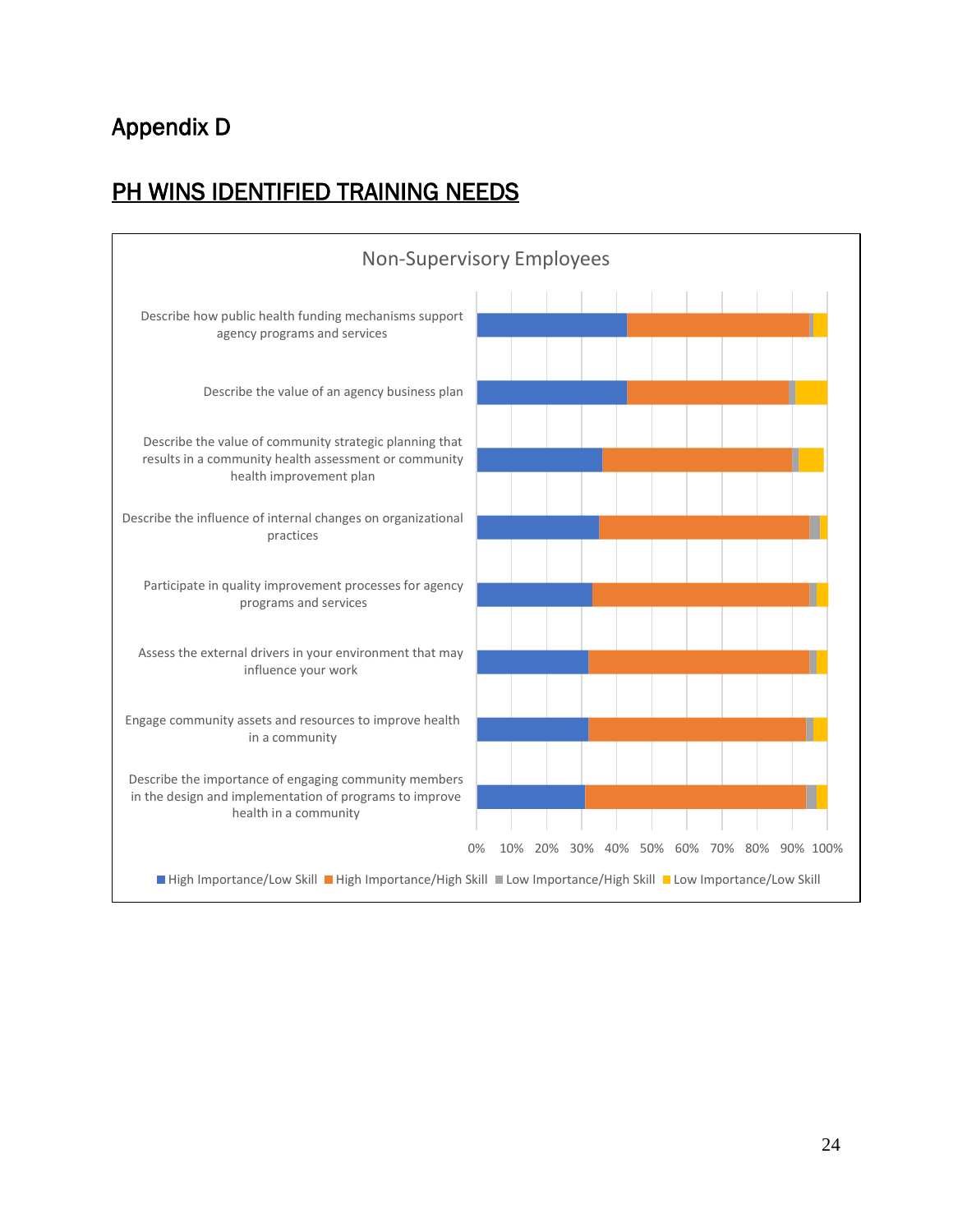![](_page_24_Figure_0.jpeg)